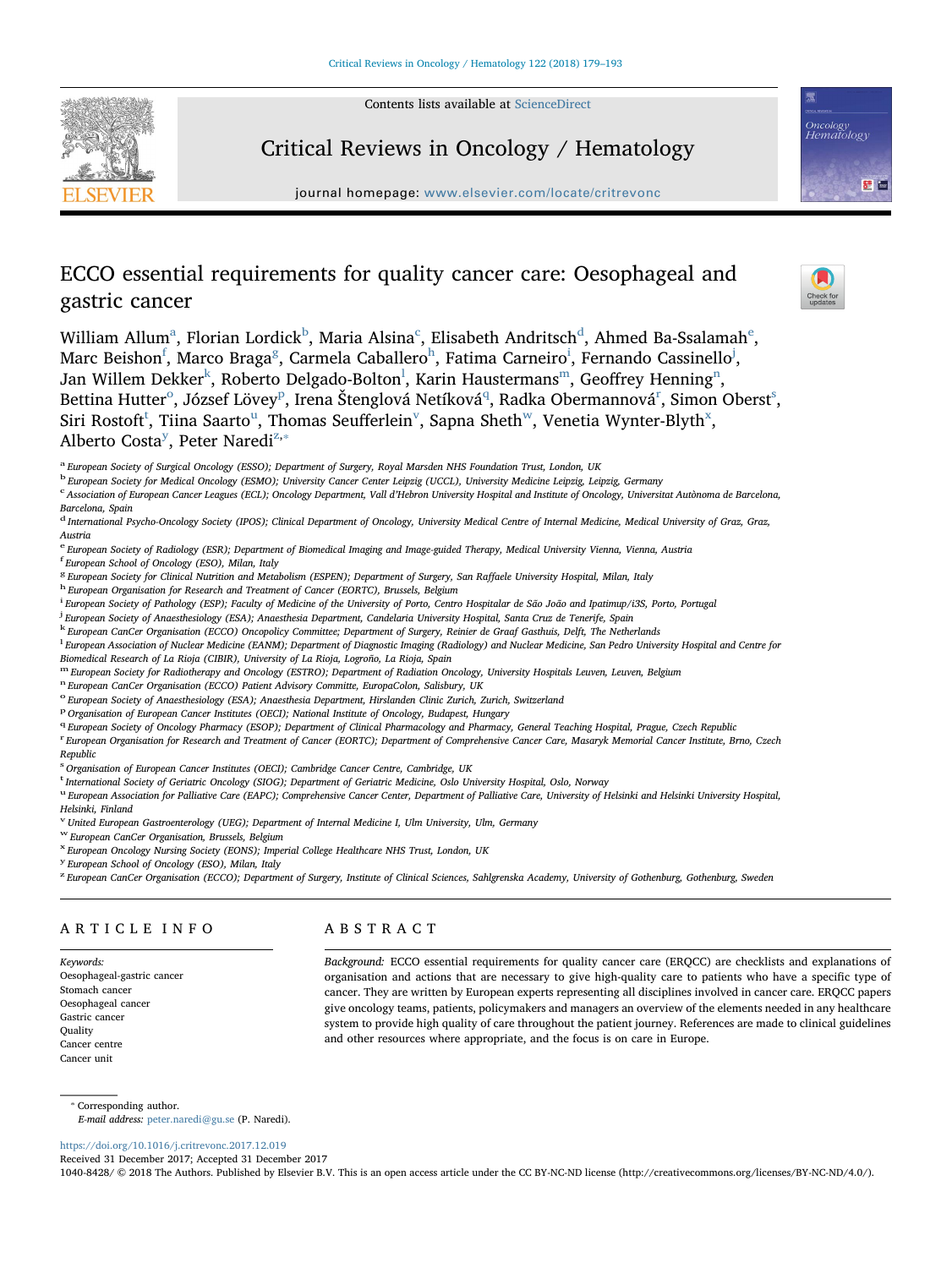Europe Care pathways Multidisciplinary Organisation of care Audit Quality assurance Patient-centred Multidisciplinary team Patient information Health inequalities Essential requirements Guidelines Healthcare system

Oesophageal and gastric: essential requirements for quality care:

- outcomes among European countries. Increasing numbers of older people are contracting the diseases, and Oesophageal and gastric (OG) cancers are a challenging tumour group with a poor prognosis and wide variation in treatments and care pathways are becoming more complex in both curative and palliative settings.
- multidisciplinary team and an extended team of allied professionals, and which are subject to quality and High-quality care can only be a carried out in specialised OG cancer units or centres which have both a core audit procedures. Such units or centres are far from universal in all European countries.
- implement the essential requirements in this paper, paying particular attention to multidisciplinarity and  $\bullet$  implement the essential requirements in this paper, paying particular attention to multidisciplinarity and It is essential that, to meet European aspirations for comprehensive cancer control, healthcare organisations patient-centred pathways from diagnosis, to treatment, to survivorship.

Conclusion: Taken together, the information presented in this paper provides a comprehensive description of the essential requirements for establishing a high-quality OG cancer service. The ERQCC expert group is aware that it is not possible to propose a 'one size fits all' system for all countries, but urges that access to multidisciplinary units or centres must be guaranteed for all those with OG cancer.

#### 1. Introduction: why we need quality frameworks

There has been a growing emphasis on driving up quality in cancer organisations, given that there is wide agreement that much care is not comprehensively accessible, not well coordinated and not based on current evidence. This is the starting point of a report by the US Institute of Medicine (IOM) in 2013 ([Levit et al., 2013\)](#page-13-0), which is blunt in describing a 'crisis in cancer care delivery', as the growing number of older people will mean rising cancer incidence and numbers of survivors, while there are pressures on workforces amid rising costs of care and complexity of treatments. The European Cancer Concord (ECC), a partnership of patients, advocates and cancer professionals, has also recognised major disparities in the quality of cancer management and in the degree of funding in Europe, launching a European Cancer Patient's Bill of Rights, a patient charter that underpins equitable access to optimal cancer control, cancer care and research for Europe's citizens [\(Højgaard et al., 2016](#page-13-1)).

An assessment of the quality of cancer care in Europe was made as part of the first EU Joint Action on Cancer, the European Partnership for Action Against Cancer (EPAAC, <http://www.epaac.eu>), which reported in 2014 that there are important variations in service delivery between and within countries, with repercussions in quality of care. Factors such as waiting times and provision of optimal treatment can explain about a third of the differences in cancer survival, while cancer plans, for example, a national cancer plan that promotes clinical guidelines, professional training and quality control measures, may be responsible for a quarter of the survival differences.

The EU Joint Action on Cancer Control (CANCON), which replaced EPAAC from 2014, also focused on quality of cancer care and in 2017 published the European Guide on Quality Improvement in Comprehensive Cancer Control ([Albreht et al., 2017\)](#page-12-0). This recognises that many cancer patients are treated in general hospitals and not in comprehensive cancer centres (CCCs), and explores a model of 'comprehensive cancer care networks' that could reconcile expertise in existing healthcare systems given a lack of CCCs. Research also shows that multidisciplinary teams (MDTs) result in better clinical and organisational outcomes for patients [\(Prades et al., 2015\)](#page-13-2).

Countries have been concentrating expertise for certain tumour types in such networks and in dedicated centres, or units, such as for childhood and rare cancers, and most CCCs have teams for the main cancer types. For common adult tumours, however, at the European level there has been widespread effort to establish universal, dedicated units only for breast cancer, following several European declarations that set a target of the year 2016 for care of all women and men with breast cancer to be delivered in specialist multidisciplinary centres. While this target has not been met [\(Cardoso et al., 2017](#page-12-1)), the view of ECCO's essential requirements expert group is that the direction of travel is for all tumour types to adopt the principles of such dedicated care.

All patients with oesophageal and gastric cancer must have access to the care pathways and MDTs described in this document, and which are subject to same approach to auditing, quality assurance and accreditation of a 'unit' that is emerging in breast cancer and other common cancers such as colorectal.

#### 2. Oesophageal and gastric (OG) cancer: key facts and challenges

#### 2.1. Key facts

#### 2.1.1. What are OG cancers?

- Cancers of the oesophagus (food pipe) and the stomach (gastric) are grouped together because of common treatment and care features. In the oesophagus there are two main types: squamous cell carcinoma (SCC) and adenocarcinoma (AdC). In the stomach, the major type of cancer is AdC, either diffuse or intestinal. There are also tumours that straddle the oesophagogastric junction (OGJ), which are mostly AdCs. The molecular profiles of oesophageal and gastric tumours have been characterised: in the oesophagus, the molecular profile of SCC is distinct from that of distal oesophageal AdC, and the latter is similar to AdCs of the OGJ [\(Cancer Genome Atlas Research Network, 2017](#page-12-2)). For gastric cancer, 4 molecular subtypes have been identified ([Cancer Genome](#page-12-3) [Atlas Research Network, 2014\)](#page-12-3). (Not included in this OG cancer group are less common carcinoma variants that affect the oesophagus and the stomach, mesenchymal tumours such as gastrointestinal stromal tumours (GIST), neuroendocrine neoplasms, and lymphomas.)
- Epidemiological studies tend to divide OG cancers into simply the oesophagus and gastric.

#### 2.1.2. Incidence and survival

Oesophageal cancer is the 19th most common cancer in Europe. Incidence in Europe was approximately 46,000 in the year 2012 (34,500 in 27 European Union countries), and there were approximately 39,500 deaths (30,000, EU), and the 5 year survival number (prevalence) was approximately 47,000 (38,000, EU) ([Ferlay et al., 2013\)](#page-12-4). It is rare in young people. There were wide differences in incidence and mortality among countries, with Western European countries including the UK, Netherlands, Ireland and Belgium with the highest rates, and the lowest in countries including Macedonia, Greece and Cyprus. European men have a much higher incidence of oesophageal cancer than women – about 4:1, although for junctional tumours that arise in the stomach the ratio is lower. AdC has increased greatly in incidence in the past few decades in developed countries – and has been among the most rapidly increasing of all cancers – while SCC rates have remained stable (SCC is by far the more common type in developing countries). More recently the incidence of AdC has tended to stabilise, and mortality rates in the EU of men have been declining.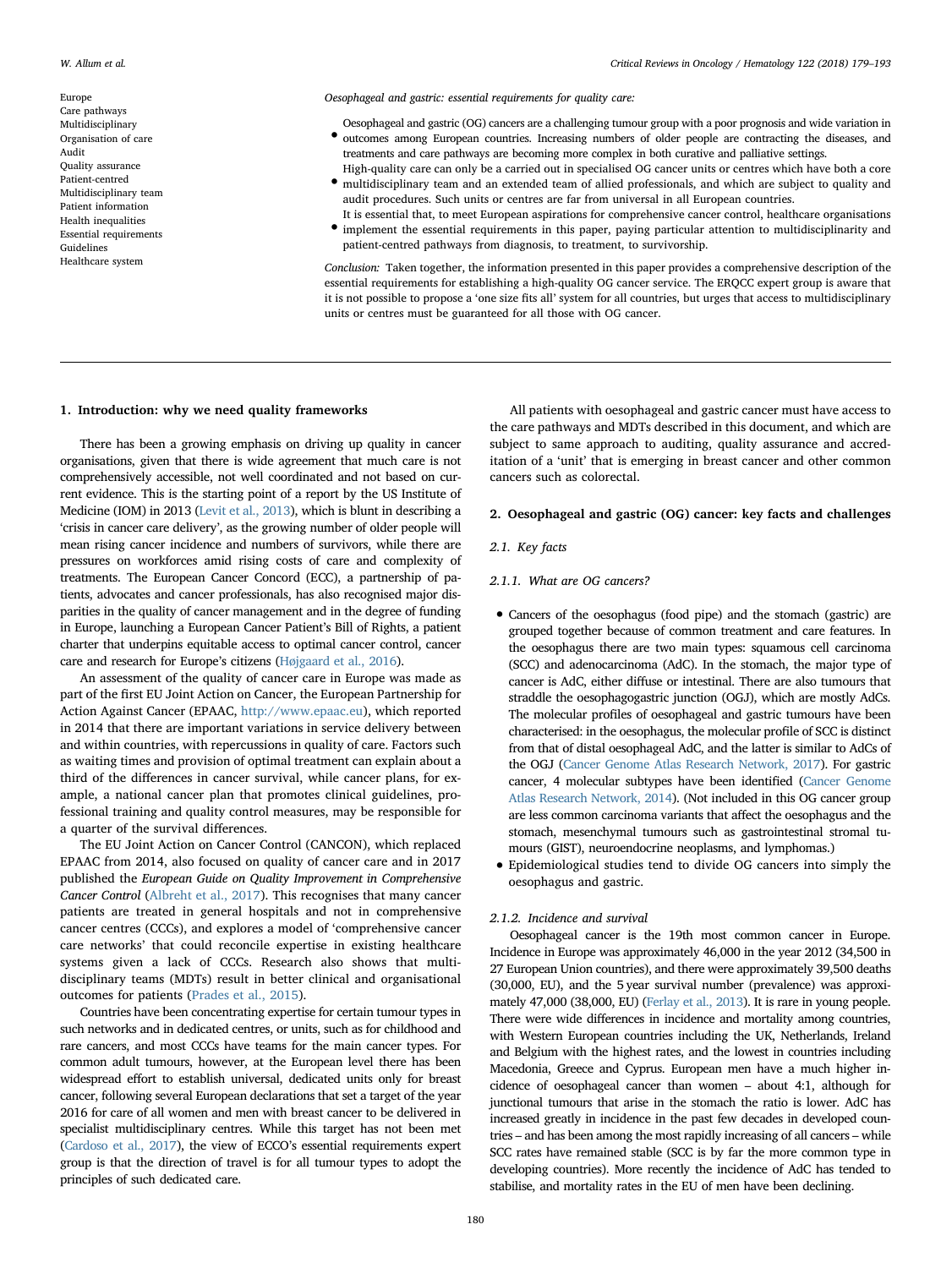Gastric cancer is the 5th most common cancer worldwide and the 7th most common in Europe. Incidence in Europe was about 140,000 in the year 2012 (81,000 in 27 European Union countries), and there were about 107,000 deaths (58,000, EU), and the 5 year survival number (prevalence) was about 193,000 (118,000, EU) ([Ferlay et al., 2013](#page-12-4)). Patterns of incidence and mortality are very different in Europe to oesophageal cancer – Eastern European countries including Albania, Belarus, Macedonia and Russia have the highest rates, while Western European countries, including Sweden, Switzerland, France, Norway and the UK the lowest. More men than women have gastric cancer. Generally, incidence of non-cardia gastric cancers has fallen, but cardia cancers have increased in incidence. By far the most common form of gastric cancer is AdC.

The EUROCARE study (1999–2007) reported a mean 5 year survival for oesophageal cancer of 12.4% and an overall 5 year survival for gastric cancer of 25.1% ([Anderson et al., 2015\)](#page-12-5). The authors report that of the European regions, oesophageal cancer patients in Central Europe, particularly Belgium, had the best survival while the poorest were in Eastern Europe. For gastric cancer, Southern Europe had the best survival; Ireland and the UK, and Eastern Europe, the lowest.

#### 2.1.3. Aetiology and risk factors

- Male gender and older age are risk factors for OG cancers. Smoking and alcohol play an important role for oesophageal cancer, and poor diet (including high salt intake) for gastric cancer. Obesity is particularly associated with a rising incidence of junctional cancers (with current research investigating obesity types and gender differences). Carcinogens are risk factors for gastric cancer in some occupations.
- The most important associated conditions for oesophageal cancer are gastro-oesophageal reflux disease (GORD) and Barrett's oesophagus, a premalignant condition for oesophageal AdC; and for gastric cancer, Helicobacter pylori infection (which the International Agency for Cancer Research identifies as a carcinogen for gastric cancer), and Epstein Barr virus.
- There is limited evidence for inherited links with oesophageal cancer, including familial clusters of Barrett's oesophagus and oesophageal AdC, and the association in the rare condition tylosis (hyperkeratosis palmaris et plantaris) with a high lifetime risk of SCC development. In gastric cancer there is familial clustering in 5–10% of cases (probably due to the interplay between genetic susceptibility and environmental factors such as H. pylori infection and diet), and 1%–3% are hereditary. Hereditary diffuse gastric cancer (HDGC), an autosomal-dominant cancer-susceptibility syndrome that affects the stomach, is mostly caused by germline mutations in the gene encoding E-cadherin (CDH1), leading to the occurrence of diffuse gastric cancer in young people ([Guilford et al.,](#page-13-3) [1998](#page-13-3)). Gastric cancer can also develop in the setting of other hereditary cancer syndromes (such as Lynch syndrome).

#### 2.1.4. Prevention and screening

- At present, education about risk factors such as smoking, diet and obesity is the only primary prevention tool. Secondary prevention could include identifying and treating pre-cancerous conditions, such as Barrett's oesophagus, and H. pylori, but this is a complex area (H. pylori, for example, may be associated with lower incidence of oesophageal cancer). Chemoprevention, including taking aspirin, is among the interventions currently being studied.
- Screening is carried out for gastric cancer in Japan and South Korea, as there is high incidence in these countries (it is the most frequent cancer in Japan). There are no population level screening programmes elsewhere, but there are some guidelines to screen individuals who may be at higher risk ([Yoon and Kim, 2015;](#page-14-0) [Dinis-](#page-12-6)[Ribeiro et al., 2012a\)](#page-12-6).

#### 2.1.5. Diagnosis and staging

- Symptoms that lead to a diagnosis of oesophageal cancer include difficulty in swallowing (dysphagia), lack of energy and strength (asthenia), gastrointestinal bleeding, weight loss, vomiting, indigestion, heart burn and chest pain. Common gastric cancer symptoms include dysphagia, asthenia, indigestion, vomiting, weight loss, early satisfaction of appetite and anaemia.
- Diagnosis of OG cancers is usually made from samples of the mucosa obtained by endoscopy and analysis by an experienced pathologist. High-quality staging is essential to determine optimal treatment, and includes endoscopic ultrasound to determine the extent and location of tumours, particularly of the oesophagus. Cross-sectional imaging with CT is used for detection of lymph node involvement and distant metastases. PET/CT is indicated in staging of oesophageal cancer and for some gastric cancers with increased sensitivity for distant metastases. Laparoscopy can additionally detect small volume peritoneal disease beyond the resolution of CT or PET/CT for both OG junctional and gastric cancers.
- The clinical and pathological staging of oesophageal, junctional and gastric cancers is determined by the TNM, 8th Edition. According to this classification, cancers crossing the OGJ and with their epicentre in the proximal 2 cm of the stomach are staged as oesophageal cancers. Cancers whose epicentre is more than 2 cm distal from the OGJ (in the proximal 2–5 cm of the stomach) are staged as gastric cancers even if the OGJ is involved. All tumours in the stomach that do not cross the OGJ are classified as gastric cancers ([American](#page-12-7) [Joint Committee on Cancer, 2016\)](#page-12-7).

#### 2.1.6. Treatment

- Endoscopic therapy, including mucosal resection/submucosal dissection, is the preferred surgical approach in both very early, superficial oesophageal and gastric cancers (T1a). Surgical resection is carried out for early stage cancers not suitable for endoscopic resection and can be curative. Radical and often complex surgical techniques, including lymph node procedures, are carried out in more advanced, operable OG cancers, together with various perioperative chemotherapy and chemoradiotherapy regimens. Not all patients are willing or able to undergo surgery because of co-morbidity but can still receive chemoradiotherapy or radiotherapy.
- In advanced/metastatic inoperable oesophageal cancer, care comprises palliative chemotherapy, and radiotherapy in some cases. In advanced/metastatic inoperable gastric cancer, standard treatment is chemotherapy. Trastuzumab is mandatory for HER2 positive gastric cancer (which is 10%–15% of cases) and an anti-VEGFR-2 monoclonal antibody (ramucirumab) can be considered for second line alone or with chemotherapy. Immunotherapy checkpoint inhibitors (PD-1/PD-L1, CTLA4) have also shown efficacy in early studies in advanced OG cancer. Nutritional support and palliative care should be considered from the beginning of the treatment for all patients.

#### 2.2. Challenges in care of OG cancers

#### 2.2.1. Inequalities

• Eastern Europe has the worst survival for OG cancers, in line with most tumour types, which is a major concern. But there also appear to be substantial variations in survival among Western European countries – for oesophageal cancer, the 5 year relative survival rate was 8.9% in Denmark and 16.2% in Germany; for gastric cancer 16% in Denmark and 32.4% in Italy (figures from EUROCARE-5, 1999–2007) ([De Angelis et al., 2014\)](#page-12-8). The reasons could lie in a number of factors, such as use of multimodal therapies, surgical approach and post-operative care, but a lack of comprehensive data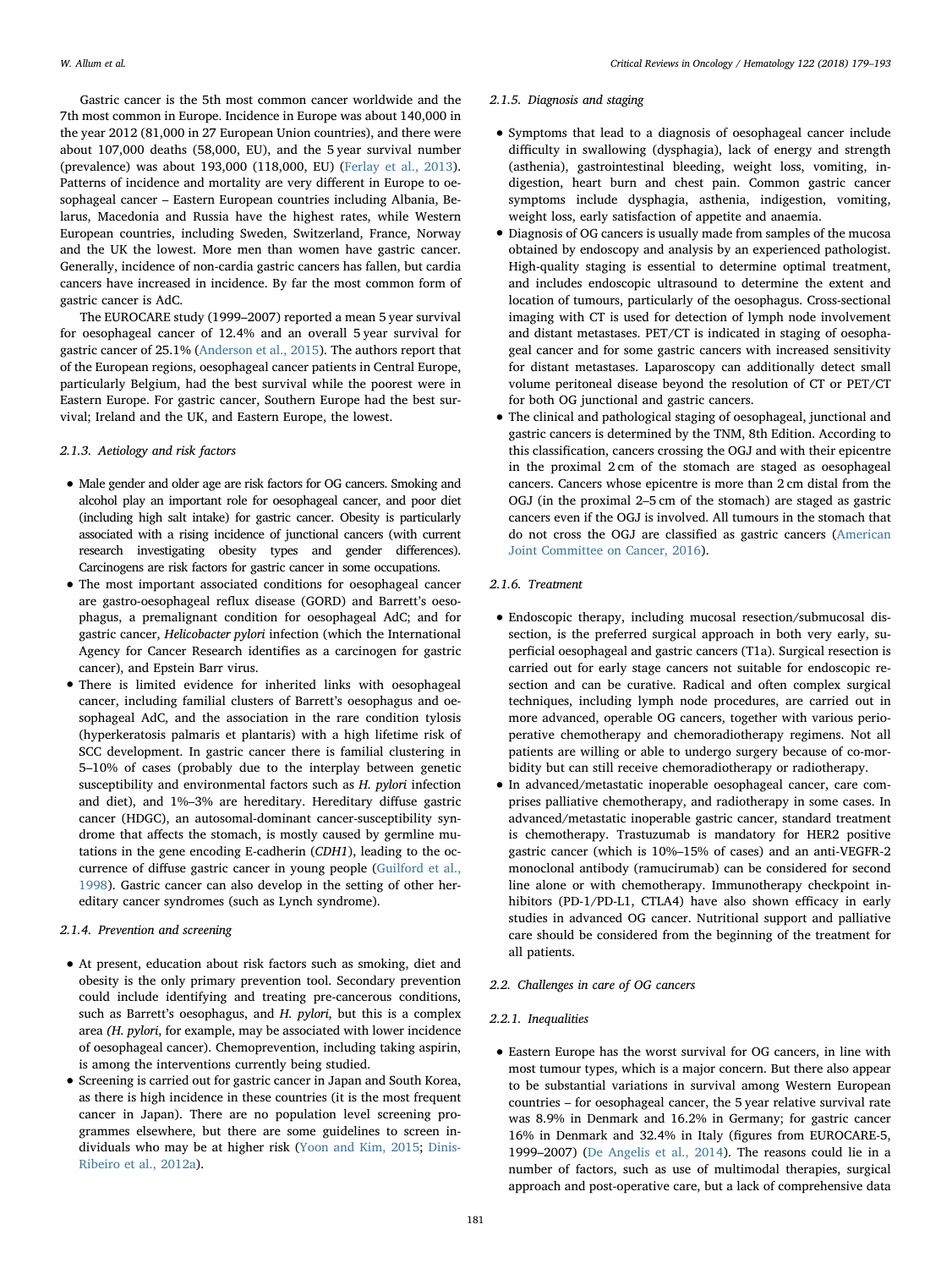from cancer registries is also likely to be a current challenge particularly for data on epidemiology and stage at presentation [\(Messager et al., 2016a](#page-13-4)).

• A majority of cases are among older people – for example, in the UK 56% of cases at diagnosis are in those over 70. There is evidence that older cancer patients are undertreated [\(Quaglia et al., 2009](#page-13-5)) and are also underrepresented in clinical trials ([Scher and Hurria, 2012](#page-13-6)). Providing the standard of care to older people in all cancers is important and is particularly challenging in these cancers, because of the numbers of patients frequently with several comorbidities to manage, and consistent partnership with geriatric specialists can be needed.

#### 2.2.2. Diagnosis and staging

- Treatment of symptoms that appear to be common complaints such as dyspepsia can delay diagnosis. Many patients with OG cancers are diagnosed when their disease is at an advanced stage, owing to this vagueness of, or even lack of, symptoms, and lack of understanding symptoms and their relevance to possible underlying cancer. Overall, about 60% of people with OG cancers are not eligible for curative treatment owing to late presentation or co-morbidities. Raising public awareness of symptoms including persistent heartburn and dysphagia may be effective, such as with the UK Be Clear on OG Cancer campaign in which TV and 'roadshows' targeted men and women over 50 from lower socioeconomic groups, encouraging them to visit their GP [\(http://www.cancerresearchuk.org/health](http://www.cancerresearchuk.org/health-professional/awareness-and-prevention/be-clear-on-cancer/oesophago-gastric-cancers-campaign)[professional/awareness-and-prevention/be-clear-on-cancer/](http://www.cancerresearchuk.org/health-professional/awareness-and-prevention/be-clear-on-cancer/oesophago-gastric-cancers-campaign) [oesophago-gastric-cancers-campaign](http://www.cancerresearchuk.org/health-professional/awareness-and-prevention/be-clear-on-cancer/oesophago-gastric-cancers-campaign)). The briefings and campaign materials are on the site. A supporting study also showed wide variation in referral rates by GPs for gastroscopy and a higher risk of poorer outcomes among those with lower rates ([Shawihdi et al., 2014](#page-13-7)).
- OG cancers are particularly complex to stage and assess for treatment, and there are variations in investigations and referral strategies among European countries that can affect outcomes.

#### 2.2.3. Treatment

- Centralised multidisciplinary expertise is essential to determine the best holistic treatment course and to implement the latest research findings. Fragmentation in services and expertise, still apparent in many countries, must be eliminated.
- Treatment of OG cancer with curative intent has been clearly shown to have a volume-outcome effect, so centres must have a sufficient number of cases to ensure and maintain expertise.
- OG cancer treatment includes surgical options that are highly demanding and must be carried out in specialised centres with experienced surgeons and anaesthesiologists. These centres should include emergency presentations. Decision making about treatment often involves a complex assessment of the balance between benefits and complications, not least the decision about whether to carry out curative or palliative care.
- Surgeons undertaking operations for OG cancers should treat all types – oesophageal, junctional and gastric – as there are common principles to ensure development and maintenance of expertise.
- Specialist care during and after surgical treatment is critical to reducing post-operative mortality.
- Assessment of and support for nutritional status is needed for all patients as many patients are malnourished.
- Low numbers of operable cases means that the concept of a 'high volume' surgical centre can involve far fewer cases than more common operable cancers, such as colorectal. Inoperable cases, however, also require specialist interventions and treatment. It is a challenge for health services to consistently provide a full multidisciplinary team for all cases.
- Overall, patient care pathways for OG cancers are among the most

complex to organise and manage, given the need for high quality local diagnostic and palliative care services and their integration with specialist centres.

#### 2.2.4. Palliative treatment and supportive care

- It is essential that patients not undergoing curative treatment receive palliative and supportive care as part of their multidisciplinary treatment. Palliative care is often lacking in multidisciplinary teams but essential to quality of life.
- Patient reported outcomes and quality of life are crucial in OG cancers but are often poorly addressed, particularly in clinical trials.
- The number of cancer survivors is rising, and some survivors suffer for many years from ongoing conditions, such as digestive disorders, that result from the primary treatment of their cancer. Specialist supportive care for a growing population of survivors is becoming a major issue.

#### 2.2.5. Clinical research

The main challenges in clinical research for OG cancers in Europe are the relative low incidence compared with Asia, variability in multidisciplinary management and treatment, and lack of centralisation of cancer care, which all contribute to the limited access for many patients to clinical trials. Practice-changing research for OG cancer has been conducted through strong national groups, but conducting international clinical trials remains a challenge. Close collaboration among surgeons, oncologists, pathologists and biologists is needed to generate innovative translational research that will direct better clinical trials.

#### 2.2.6. Patient advocacy

OG cancers do not yet have many national patient groups. They can play a vital role in service improvement strategies, in providing information, and in the quality of life of patients, and require support and funding.

#### 3. Organisation of care

Essential requirements for the organisation of OG cancer care encompass:

- Cancer care pathways
- Timelines of care
- Minimum case volumes
- Multidisciplinary teamworking among core and extended groups of professionals, in a dedicated centre or unit
- Audit, performance measurement, quality assurance of outcomes and care
- Professional education, enrolment in clinical trials and delivery of patient information.

These topics are outlined in the following sections, with reference to national and European resources and clinical guidelines, where appropriate.

#### 3.1. Care pathways and timelines

- Care for OG cancer patients must be organised in care pathways that chart the patient's journey from their perspective rather than that of the healthcare system. The European Pathway Association defines a care pathway as "a complex intervention for the mutual decision making and organisation of care processes for a well-defined group of patients during a well-defined period". This broad definition covers terms such as clinical, critical, integrated and patient pathways that are also often used. See [http://e-p-a.org/care-pathways.](http://e-p-a.org/care-pathways)
- Pathways should incorporate current evidence set out in national and European guidelines. An example of a pathway for OG cancers is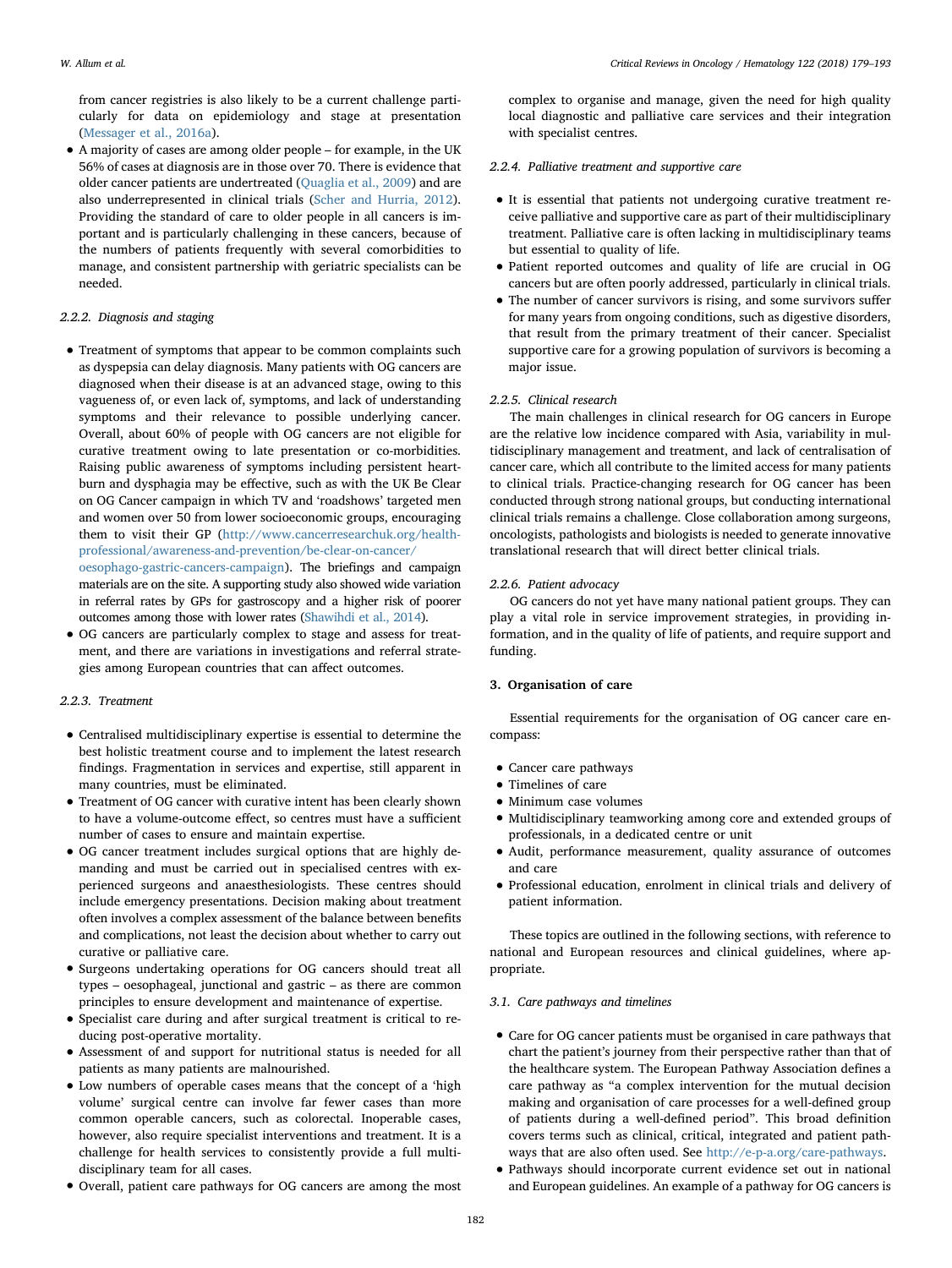from the Cancer Council, Victoria, Australia ([Cancer Council](#page-12-9) [Victoria, 2018](#page-12-9)).

- Primary care practitioners are the usual referrers of those with suspected OG cancers and need timely access to hospital specialists. In England and Wales, the maximum time for an appointment to check suspected symptoms of all cancers is 2 weeks (NICE guidance, UK). Other countries have shorter targets: in the Netherlands, the maximum time for an appointment when a malignancy is suspected is 1 week. The ERQCC expert group strongly recommends that countries ensure that waiting times are below these times, as is the case in several European countries that make urgent referrals within 48 h. There must be documented local referral policies for diagnosis of OG cancers, agreed between all levels of service including primary care.
- Times to report a diagnosis of OG cancer and the opportunity to start treatment are crucial to the wellbeing of patients to avoid as much anxiety as possible. Guidelines in the Netherlands (and similarly in Germany), for example, state that the maximum time for diagnostic and staging procedures is 3 weeks, and the maximum time from first appointment to first treatment is 6 weeks.
- Treatment planning for all patients with OG cancer must be undertaken by a multidisciplinary team (see below).
- After a diagnosis, it must be clear to the patient which professional is responsible for each step in their multidisciplinary treatment pathways and who is following the patient during the journey (usually called a case manager or patient navigator). In many countries, case managers during the main stages of treatment are cancer nurses ([European Partnership for Action Against Cancer,](#page-12-10) [2018](#page-12-10)), with some being specialists in OG cancers. There must also be a medical professional responsible for coordinating treatment modalities and specialties. This is usually a surgeon or medical/clinical oncologist, depending on local agreements and the stage of the disease.
- Some patients with OG cancers present as emergencies. While it is preferable for these patients to be treated by the OG team from the start, this is often not possible. Care must be transferred to the OG team straight after the emergency procedure. In the UK, the survival rate at 1 year for emergency admissions is only about half that of other routes to diagnosis [\(Coupland et al., 2007](#page-12-11)).
- Rehabilitation and survivorship are major issues in OG cancers. Regular follow-up may detect recurrence, though there is no evidence that it improves survival outcomes ([National Institute for](#page-13-8) [Health and Care Excellence, 2018](#page-13-8); [Baiocchi et al., 2016](#page-12-12)). However, OG cancer treatments, both acutely and in the longer term, create significant symptoms which impair quality of life. Patients with OG cancer are living longer and these treatment related side-effects can be lifelong. It is therefore essential for units and centres undertaking OG cancer treatment to ensure there is an easily accessible multidisciplinary service to manage these problems.

#### 3.2. OG centres/units: requirements

- It is essential for all patients to be treated in a multidisciplinary centre; that members of the multidisciplinary team see a certain annual number of cases; and that members of the core team dedicate significant time to treating patients with OG cancer, although requirements vary according to the various disciplines in the team. There is good evidence that countries that have centralised OG cancer services and/or specify a minimum number of cases achieve better outcomes, especially in post-operative mortality ([Glatz and](#page-13-9) [Höppner, 2017\)](#page-13-9). One study, looking at data on oesophageal surgery in Sweden, found that a surgeon's volume, rather than hospital volume, is the key variable ([Derogar et al., 2013](#page-12-13)). In gastric surgery, guidelines and studies show that the D2 lymphadenectomy proce-dure should be carried out only in high volume centres ([Smyth et al.,](#page-13-10) [2016](#page-13-10); [Songun et al., 2010\)](#page-13-11).
- Supporting evidence for guidance from NICE notes that there has

been a recommendation in the UK NHS for the minimum size of catchment population for a specialist OG centre to be 1 million, and adds that units now tend to cover populations of 2 million or more, following centralisation initiatives. NICE also says it is difficult to assess surgeon volume given a requirement for round the clock specialist surgeon cover and operations increasingly being carried out by two consultants. The draft guidance lists studies on organisation of surgical services and hospital volume, although most are of low or moderate quality ([National Institute for Health and Care](#page-13-8) [Excellence, 2018](#page-13-8)). The Association of Upper Gastrointestinal Surgeons of Great Britain and Ireland has said that an ideal OG unit would consist of 4–6 surgeons each carrying out a minimum of 15–20 OG resections a year serving a population of 1–2 million [\(Association of Upper Gastrointestinal Surgeons of Great Britain and](#page-12-14) [Ireland, 2010\)](#page-12-14). The German Cancer Society requires 30 gastric resections per year by two dedicated surgeons to qualify for certification as a gastric cancer centre ([German Cancer Society, 2016](#page-13-12)).

- Based on the existing evidence, the ERQCC expert group recommends that a specialist multidisciplinary team at a centre or network should manage and consult on about 200 new OG cases each year (the total being both curative and palliative treatments, and those referred but treated elsewhere) although it is recognised that in some countries both incidence and geography can influence case volume and a lower total would be more appropriate.
- All OG units must have a follow-up programme in place in accordance with guidelines.

#### 3.3. The multidisciplinary team

Treatment strategies for all patients must be decided on, planned and delivered as a result of consensus among a core multidisciplinary team (MDT) that comprises the most appropriate members for the particular diagnosis and stage of cancer, patient characteristics and preferences, and with input from the extended community of professionals. The heart of this decision making process is normally a weekly or more frequent MDT meeting where patients are discussed with the objective of balancing the recommendations of clinical guidelines with the 'reality' of the individual patient. Currently, there is variability in OG MDTs across Europe both in the constitution of the teams and the frequency of meetings ([Messager et al., 2016a\)](#page-13-4).

The standard of care for patients with OG cancer includes a core MDT of dedicated health professionals from the following disciplines:

- Gastroenterology/endoscopy
- Pathology
- Radiology/interventional radiology
- Surgery
- Nuclear medicine
- Radiation oncology
- Medical oncology
- Nursing
- Nutrition
- Palliative care.

This core MDT must discuss:

- All new patients after diagnosis and staging to decide on an optimal treatment plan whether for curative or palliative intent
- Patients after major treatment to decide on further treatment (such as adjuvant chemotherapy) and follow-up
- Patients with a recurrence during follow-up to decide on optimal treatment
- Patients for whom changes to treatment programmes are indicated and have multidisciplinary relevance and/or may require deviations from clinical practice guidelines.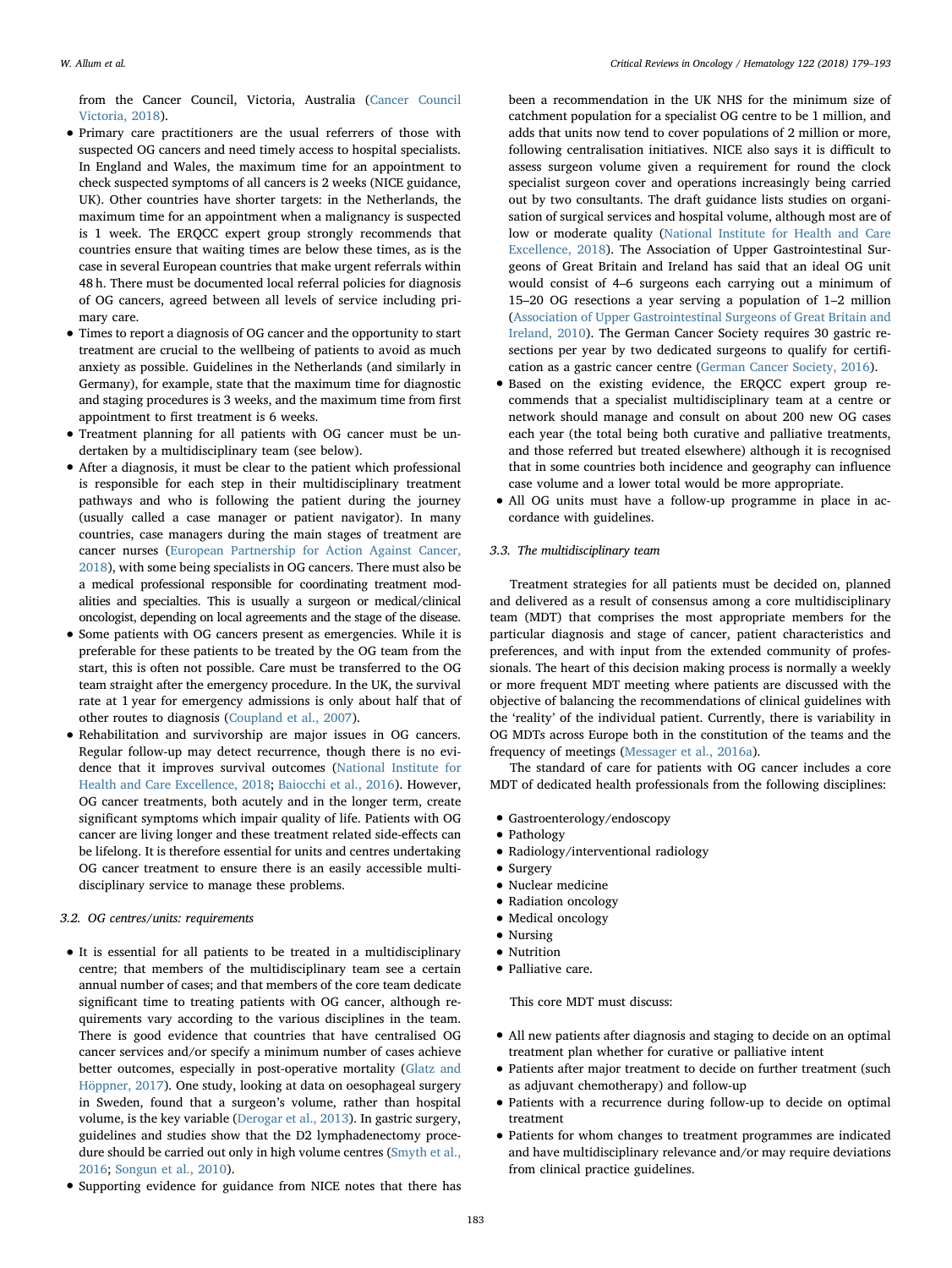Healthcare professionals from the following disciplines comprise the extended MDT. They do not need to attend every MDT meeting but have essential roles for aspects of patient care and their expertise must be included when necessary:

- Anaesthesia/intensive care
- Geriatric oncology
- Oncology pharmacy
- Psycho-oncology
- Physiotherapy
- Rehabilitation and survivorship.

Guidelines from ESMO emphasise that nutritional counselling is essential for localised and advanced cases; that specialised supportive and palliative care is available for advanced cases; and survivors have access to gastrointestinal specialists throughout their follow-up [\(Smyth](#page-13-10) [et al., 2016](#page-13-10)). To ensure timely and adequate preoperative workup and preparation, anaesthesia/intensive care should be involved as soon as possible after the decision for surgical treatment.

#### 3.4. Disciplines within the core MDT

#### 3.4.1. Gastroenterology/endoscopy

Gastroenterologists are usually the first physicians who assess a patient with possible OG cancer. In some countries gastroenterologists also carry out medical oncology treatments.

Upper gastrointestinal endoscopy is the principal investigation, with biopsy for histological confirmation of diagnosis of OG cancer. Endoscopy is carried out by gastroenterologists, surgeons, nurse endoscopists and radiologists, depending on country/locality.

Endoscopic diagnosis can be supplemented by endoscopic ultrasound as part of interventional staging.

Interventional endoscopy is also part of the management of patients with OG cancer. In early stage disease, endoscopic resection is performed (endoscopic mucosal resection, EMR; endoscopic submucosal dissection, ESD). This may be supplemented by endoscopic-directed mucosal ablation techniques such as radiofrequency ablation. Endoscopic techniques also have a role in symptomatic palliation including stent placement or laser therapy for stenosing cancers.

#### Essential requirements

- A gastroenterologist/endoscopist must be trained and accredited in diagnostic upper GI endoscopy [\(Beg et al., 2017](#page-12-15); [Bisschops et al.,](#page-12-16) [2016](#page-12-16); [Dinis-Ribeiro et al., 2012b](#page-12-17); [Weusten et al., 2017](#page-14-1); [Spaander](#page-13-13) [et al., 2016\)](#page-13-13). Endoscopists performing interventional endoscopy and endoscopic ultrasound must have a sufficient practice as specified by country regulations (e.g., according to number of procedures such as EMR/ESD performed a year, completeness of procedures, FNA/core needle biopsies).
- High-definition video endoscopy must be used for diagnosis and treatment.
- Facilities for endoscopic palliation of malignant dysphagia must be available within 24 h of presentation.
- The endoscopy service must be subject to quality assurance with appropriate regular audit.
- In countries where systemic treatment of gastrointestinal cancer is carried out by gastroenterologists, they must have a qualification and expertise in the systemic treatment of gastric cancer and the management of side-effects (e.g. as demonstrated by a certain number of chemotherapeutic cycles and targeted agents given each year). They must also follow up after surgery to make sure that adjuvant treatment, for example, is applied when indicated.

#### increasingly critical role in the diagnosis of OG cancer. The role of the pathologist is to conduct a detailed study of the tumour based on the sample/specimen received for analysis and to prepare a pathology report for discussion at the MDT.

#### Essential requirements

- Pathologists must have expertise in reporting on OG cancer preoperative biopsies, EMR/ESD specimens and surgical specimens. They must know recently published guidelines and reviews on pathological reporting and their reports must contain a list of items as recommended by professional organisations and internationally recognised classifications used for histopathological diagnosis [\(Bosman et al., 2010](#page-12-18); [Lauren,](#page-13-14) [1965\)](#page-13-14). The use of structured (or synoptic) reports is strongly encouraged; see examples from the Royal College of Pathology in the UK [\(Royal Society of Pathologists, 2007a, 2007b\)](#page-13-15).
- Second opinion must be sought internally for differential diagnosis between precursor lesions (dysplasia) and invasive cancer; discrepancy between the clinical and pathological diagnosis; and for rare tumours in which pathologists have little experience (such as early intra-epithelial lesions of HDGC). External second opinion must be made to national or international experts in certain cases.
- With the increasing importance of molecular data in therapeutic decisions [\(Baraniskin et al., 2017\)](#page-12-19), access to an accredited molecular pathology laboratory must be guaranteed, although it may not be on site. For OG adenocarcinomas the evaluation of HER2 status is part of standard diagnostics; MSI is recommended only for stage IV. PD-L1 expression and detection of EBV in tissue (EBER) are not recommended yet in routine use. Search for CDH1 mutations is mandatory for HDGC ([van der Post et al., 2015\)](#page-13-16).

#### 3.4.3. Radiology/interventional radiology

OG cancers are complex diseases that require multimodal imaging to assess and stage. Imaging the oesophagus and stomach is challenging because they are flexible tube/hollow organs, not optimally distensible and surrounded by other vital organs. Conventional radiography and barium swallow with fluoroscopy is not indicated as part of the assessment of OG cancer. Multidetector CT (MDCT) is the modality of choice to assess stage [\(Ba-Ssalamah et al., 2009, 2003, 2011\)](#page-12-20). MRI is not routinely used in the preoperative evaluation of these cancers, but is useful in the diagnostic work up of liver lesions.

Interventional radiology can be required for diagnosis, particularly of recurrent disease, and therapy in OG cancer, particularly in the management of postoperative complications and relief of symptoms in recurrent disease ([Tamandl et al., 2016a, 2016c, 2016b\)](#page-13-17).

#### Essential requirements

- Radiologists must have expertise in gastrointestinal imaging.
- OG cancer staging is based mainly on computed tomography (CT) findings, and radiologists must have knowledge of CT protocols for assessment of primary tumours, nodal spread, intraperitoneal disease and metastatic spread.
- Radiologists must also know how to assess response after neoadjuvant cancer therapy. This is an evolving area where integration of radiologic, clinical and endoscopic data is mandatory.
- Radiologists must know when to refer a patient to nuclear medicine for PET/CT. State-of-the-art CT, liver MR imaging and PET/CT, including adequate reporting, must be available.
- Interventional radiologists must be competent in image guided biopsy techniques and therapeutic interventions such as stent placement and have competence in intravascular techniques (or be able to refer to a colleague).

#### 3.4.4. Nuclear medicine

#### 3.4.2. Pathology

Pathology, including molecular pathology, is playing an

Nuclear medicine plays a role in the management of oesophageal and OGJ cancer patients, and in some gastric cancer patients [\(Boellaard](#page-12-21)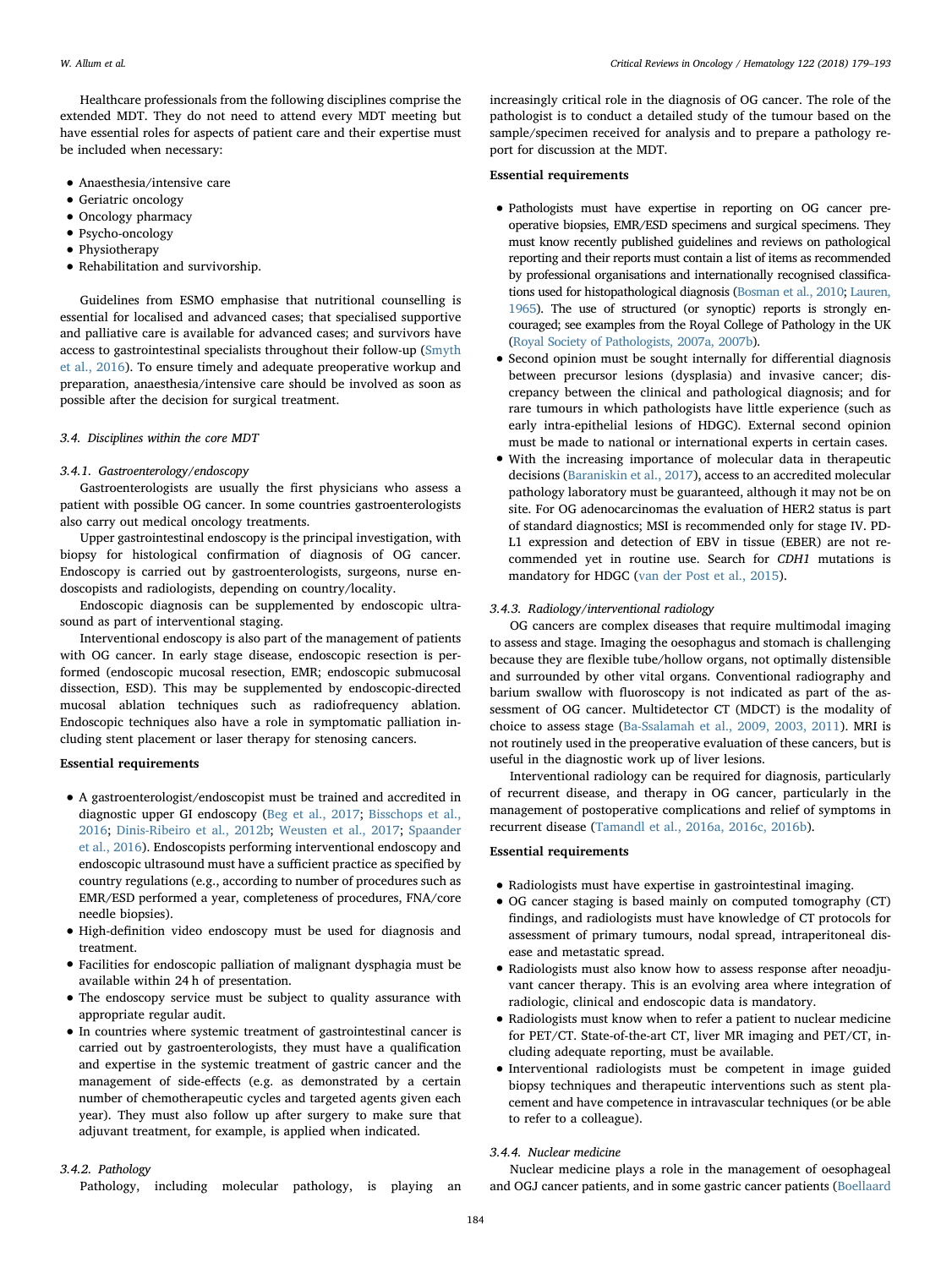#### [et al., 2015](#page-12-21); [Jadvar et al., 2017](#page-13-18)).

There is evidence of the efficacy of  $^{18}$ F FDG PET/CT in selected clinical indications:

- Initial staging of oesophageal cancer, stages IB to IIIC: based on ESMO guidelines,  ${}^{18}$ F FDG PET/CT should be carried out in patients who are candidates for oesophagectomy ([Lordick et al., 2016](#page-13-19)). Evidence shows 18F FDG PET/CT has a high accuracy for N and M staging, especially in identifying otherwise undetected distant metastases, and so is key in decision-making (i.e. finding distant metastases may prevent patients from undergoing futile surgery)
- Prediction of response: based on ESMO guidelines, tumour response to chemotherapy may be predicted early in oesophageal and OGJ AdC
- Prognostic value, both at initial diagnosis and during early response monitoring
- Early detection of relapse, in patients with increased tumour markers and/or inconclusive CT or MR.

Other clinical situations with limited evidence, but with ongoing research and promising preliminary results are:

- Radiation oncology treatment planning, defining the gross tumour volume (GTV) and evaluating candidates with probable oligometastatic disease before stereotactic body radiotherapy (SBRT)
- Guiding biopsies with the information supplied by  $^{18}$ F FDG PET/CT, improving the probability of successful extraction of diagnostic tissue.

The role of the nuclear medicine physician is to oversee all aspects of PET/CT for patients who require this procedure, including indications, multidisciplinary algorithms and management protocols.

#### Essential requirements

- PET/CT and SPECT/CT must be available and must be managed by nuclear medicine physicians with the appropriate expertise.
- Nuclear medicine must be able to perform daily verification protocols and to react accordingly. Quality-assurance protocols must be in place. An option for ensuring the high quality of PET/CT scanners is provided by the European Association of Nuclear medicine (EANM) through EARL accreditation.

#### 3.4.5. Surgery

Surgery is a component of curative treatment of OG cancer in about 25% of patients ([NHS, 2016](#page-13-20)). The majority of these patients require multidisciplinary treatment usually combining surgery and perioperative chemotherapy or preoperative chemoradiotherapy, although surgery only is appropriate for selected patients with early stage disease not suitable for endoscopic therapies [\(Allum et al., 2011](#page-12-22)). Surgery also has a role in the palliative setting to relieve local symptoms that cannot be treated endoscopically.

The role of the surgeon is to assess suitability for surgery in terms of the extent of the cancer, including laparoscopy for staging, and also patient fitness in the context of the multidisciplinary decision; undertake the surgical procedure; and be responsible for perioperative care. Minimally invasive techniques are becoming part of standard practice and should be introduced following structured and proctored training of the surgical team.

#### Essential requirements

- Staging laparoscopy must be undertaken by a specialist surgeon who regularly performs OG cancer surgery.
- OG resection surgery must only be carried out in specialist centres by teams of appropriately trained surgeons with audited outcomes. There must be at least two experienced surgeons per unit who dedicate a significant amount of their time to OG cancer. The ERQCC expert group recommends that surgeons should perform both oesophageal and gastric resections. Centres must have

sufficient numbers to ensure maintenance of expertise.

- OG surgeons at a specialist centre must provide a 24/7 on-call service including emergency service and advice to local hospitals for malignant OG disease as well as spontaneous and iatrogenic perforation, including benign pathology.
- Surgeons must ensure that perioperative care for patients undergoing OG resection are provided by specialist teams of nurses (both in the operating theatre and on the wards) and anaesthetists/intensivists with access to intensive and critical care facilities.

#### 3.4.6. Radiation oncology

Radiotherapy is often used before surgery in oesophageal cancer to facilitate curative resection with clear margins and to reduce the risk of local recurrence, in particular in SCC. Preoperative chemoradiation in oesophageal cancer has been shown to increase disease free and overall survival. It can be selectively used after surgery in a small minority of patients with high risk factors for local recurrence who did not receive preoperative radiotherapy. SCC of the oesophagus can also be treated with chemoradiation alone without surgery. Decision-making is multidisciplinary and takes many factors into account [\(Lordick et al., 2016\)](#page-13-19).

The role of radiotherapy in the treatment of gastric cancer is under study [\(Smyth et al., 2016](#page-13-10)).

The role of the radiation oncologist is to determine the volume to be irradiated based on the clinical staging of the primary tumour. Multimodal imaging including a CT in the treatment position is used to delineate the target volume. Radiation oncologists are responsible for the dose fractionation prescription in keeping with national and international guidelines.

Radio(chemo)therapy can help control AdCs in people who are not healthy enough for surgery or to ease (palliate) symptoms in people with advanced cancer that has caused severe dysphagia, bleeding or pain. Radiation oncologists are responsible for patients' ongoing care and wellbeing according to these clinical situations.

#### Essential requirements

- Access to radiotherapy must be provided in the centre.
- The radiotherapy centre must have agreed protocols for radiotherapy and concurrent chemoradiotherapy for OG cancer based on international guidelines. The image guidance policy and quality assurance guidelines must be clearly described and documented. External quality assurance audits are highly recommended.
- Access to 3D conformal radiotherapy and intensity modulated radiation therapy (IMRT), where clinically indicated, must be available and delivered according to clearly defined protocols. Radiation oncologists must be responsible for follow-up and management of late toxicity and survivorship issues. Protocols must be in place for the management of late toxicity including digestive, pulmonary and cardiac problems.

#### 3.4.7. Medical oncology

Medical oncology plays an important role in the management of OG cancer patients, and specifically of patients with locally advanced and metastatic disease (stages IB–IV). In these situations, the medical oncologist is the lead oncology specialist. The role of the medical oncologist is to:

- Coordinate all aspects of multimodal drug treatment, which may include coordination of clinical and molecular diagnostics, and indication setting and distribution of treatment with systemic therapies (such as perioperative, adjuvant and palliative chemotherapy, monoclonal antibodies, and, potentially in the future, signal-transduction inhibitors and immunotherapies)
- Initiate and coordinate symptom-related management in cooperation with specialists who manage tumour or disease-related symptoms (palliative and symptomatic treatment, including nutritional support), and rehabilitation and survivorship
- Play a lead position in clinical trial design for locally advanced and metastatic OG cancers.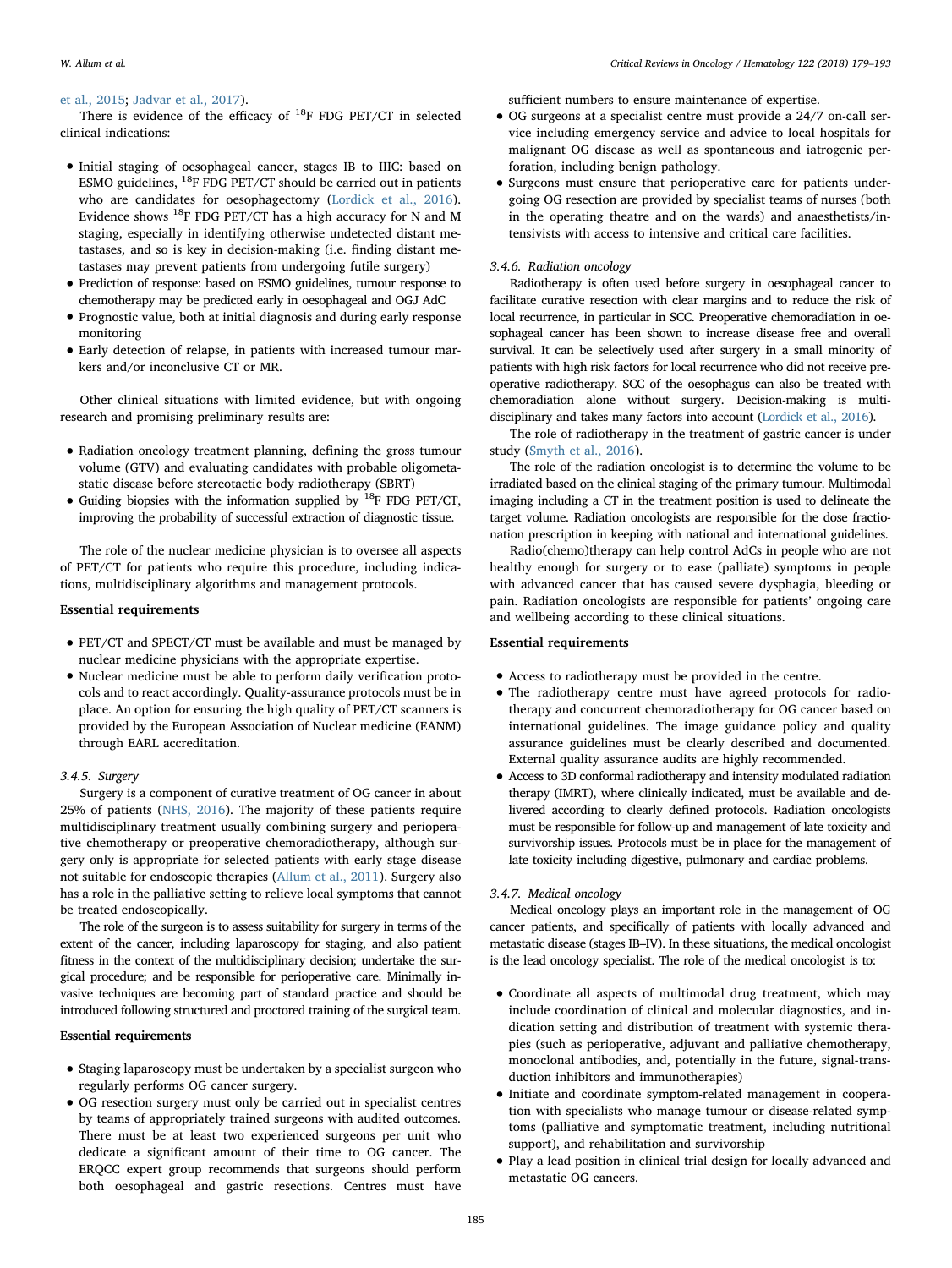#### Essential requirements

- Medical oncologists treating OG cancer must have in-depth understanding of the prognostic and predictive clinical and molecular factors that contribute to indication setting, treatment intensity and duration of drug therapies. These factors must be considered with clinical goals and other, non-disease related factors and patient preferences. Medical oncology for OG cancer is increasingly complex, as evidenced in the latest clinical guidelines and reports [\(Lordick et al., 2016](#page-13-19); [Smyth et al., 2016, 2017;](#page-13-10) [Ajani et al., 2017\)](#page-12-23).
- Medical oncologists must have in-depth knowledge of the interaction of cancer-specific treatments with other conditions (such as comorbidities and their management). This includes supportive treatment for management of pain, weight loss, gastrointestinal symptoms and side-effects of systemic therapy.

#### 3.4.8. Nutrition/diet

Nutritional and metabolic problems are frequent in patients with OG cancer; aggressive curative surgery and perioperative multimodal oncologic care can induce a progressive nutritional decline. Indications for nutritional therapy are prevention or treatment of malnutrition and catabolism. Nutrition therapy may be indicated even in patients without obvious disease-related undernutrition, if it is anticipated that the patient will be unable to eat or cannot maintain appropriate oral intake for a long period perioperatively. In this case, the surgeon should place a naso-jejunal tube or needle catheter jejunostomy intraoperatively. Diets supplemented with specific nutrients can be used perioperatively to reduce the inflammatory response and to enhance the immune function.

Physical activity is associated with improvement of aerobic capacity, increasing anabolism and muscle strength, enhancing health-related quality of life, and anxiety reduction.

The nutritionist or dietitian is an essential member of the core MDT to manage these interventions, as set out in guidelines [\(Weimann et al.,](#page-14-2) [2017;](#page-14-2) [Arends et al., 2017](#page-12-24)).

#### Essential requirements

- Nutritionists must carry out systematic nutrition risk screening at the time of diagnosis of OG cancer, including assessment of body composition (fat free mass, visceral fat), dietary intake and physical activity.
- Nutritionists must prepare a nutrition intervention plan (in case of inadequate food intake, oral nutritional supplements, enteral or parenteral nutrition should be used)
- Nutritionists must support the tolerability of therapeutic measures.
- Counselling with good communication skills is necessary to ensure compliance with plans.
- Regular follow-up of body weight and BMI must be carried out.

#### 3.4.9. Nursing

The OG pathway is complex and nurses are in a key position to identify and address the holistic needs of the individual from diagnosis through to recovery. Through strategies such as tailored support, timely information and symptom management nurses can alleviate distress and promote supported self-management.

Nurses can refer patients to services such as patient support groups, clinical psychology and welfare advisors to ensure the patient's needs are optimised and addressed.

Extended nursing roles for cancer nurses (known for example as clinical nurse specialists or advanced nurse practitioners) are now common in some countries and include performing endoscopy, delivering systemic treatments and running survivorship clinics ([NHS](#page-13-21) [National Cancer Action Team, 2010](#page-13-21); [Royal College of Nursing, 2009](#page-13-22)). See also the Recognising European Cancer Nursing (RECaN) project ([http://www.ecco-org.eu/Policy/RECaN\)](http://www.ecco-org.eu/Policy/RECaN).

#### Essential requirements

- Nurses working in OG centres must have insight into each patient'<sup>s</sup> experience of their disease, treatment and side-effects, and must promote a culture of shared decision-making and patient involvement throughout the cancer continuum (from diagnosis through to recovery). They must act in the best interest of the patient and those important to them to help coordinate diagnosis, treatment and aftercare, acting as a key worker (or case manager) where appropriate. In some circumstances it may be more appropriate for the palliative care nurse to assume this role but at all times the patient should have clarity on who their single point of contact is.
- Nurses must focus on the timely, holistic assessment and management of the patient and represent their needs at the MDT where appropriate. Nurses must ensure systematic screening throughout the disease trajectory to uncover physical symptoms such as pain, psychosocial distress, impairment of physical functioning, malnutrition and frailty.
- Nurses must be trained in perioperative care for patients undergoing all forms of OG surgery and procedures.
- In collaboration with the MDT, nurses must agree on the optimal methods, frequency and duration of follow-up for people following treatment for OG cancer.

#### 3.4.10. Palliative care

About 60% of patients with OG cancer have incurable disease and need palliative care in conjunction with cancer treatments to manage distressing clinical complications and symptoms, and improve their quality of life and that of their families [\(Temel et al., 2010](#page-13-23); [Hui et al.,](#page-13-24) [2015;](#page-13-24) [Quill and Abernethy, 2013](#page-13-25)). Palliative care, as defined by the World Health Organization, applies not only at end of life but throughout cancer care [\(http://www.who.int/cancer/palliative/](http://www.who.int/cancer/palliative/definition) defi[nition\)](http://www.who.int/cancer/palliative/definition).

All professionals working with OG cancer patients should have knowledge of palliative care, but the ERQCC expert group considers that in this patient group specialists must be integrated into the core team.

The role of the palliative specialist is to:

- Manage palliative care and make recommendations to other specialists about symptom control and other conditions
- Identify patients who need palliative care through the systematic assessment of distressing physical, psychosocial and spiritual problems
- Treat disease and treatment-related symptoms and offer psychosocial and spiritual care
- Incorporate support for family members
- Provide early integrated palliative care in conjunction with cancer specific treatments
- Provide end-of-life care and support decision making, working with primary care palliative care providers ([Gallais Sérézal et al., 2016](#page-13-26)).

#### Essential requirements

- All OG cancer patients with severe symptoms or suffering, or patients with metastatic or locally advanced disease, must be introduced to a specialist palliative care team, irrespective of the cancer-specific treatment plan.
- The palliative care team must include palliative care physicians and specialist nurses, working with an extended team of social workers, chaplains, psychotherapists, physiotherapists, occupational therapists, dieticians, pain specialists and psycho-oncologists.
- The specialised palliative care team must have good knowledge of cancer disease and cancer treatments including adverse effects of treatment, disorders of digestive physiology, cachexia and malnutrition, and rehabilitation needs of patients, to be able to offer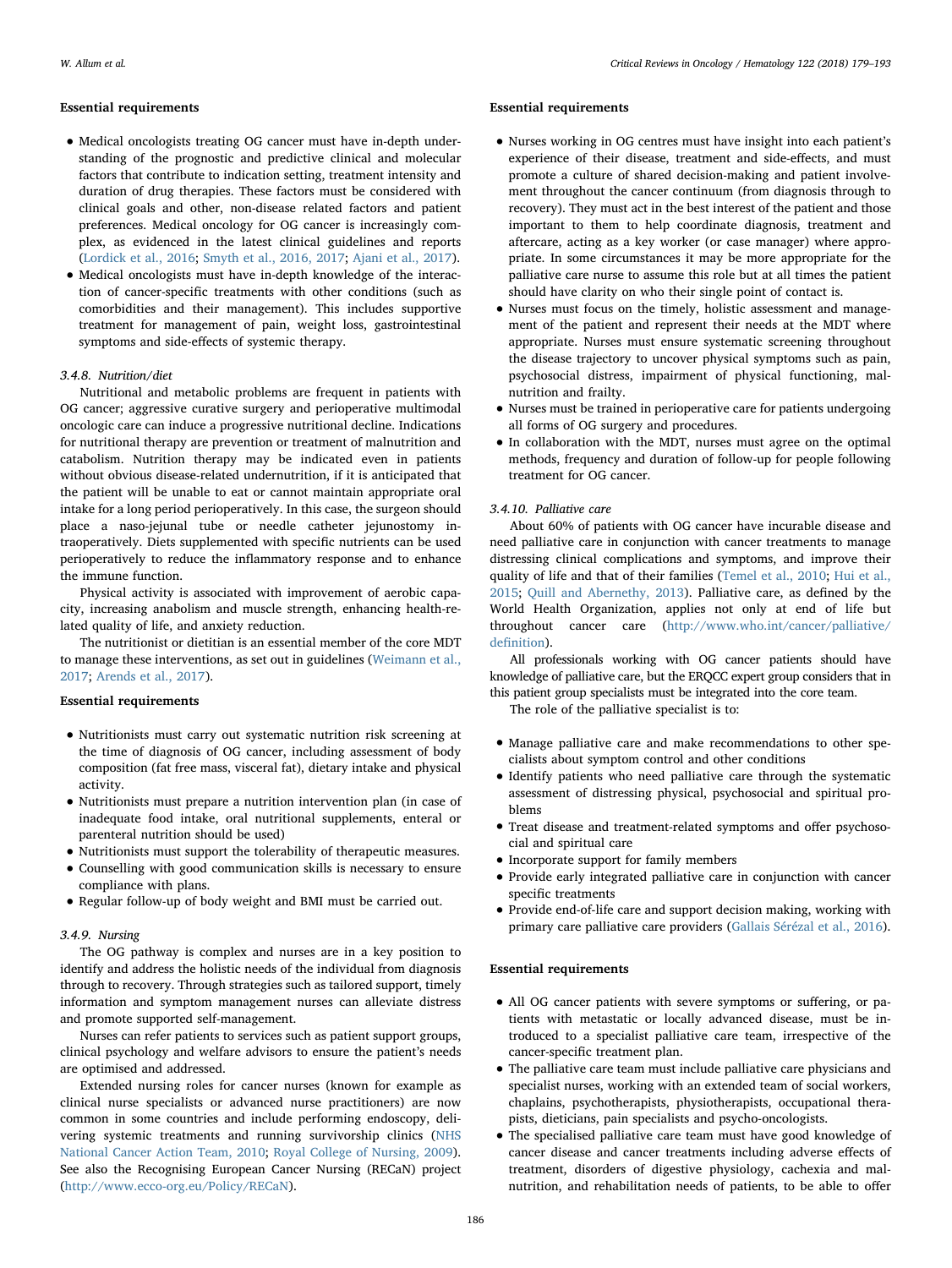holistic care in collaboration with other professionals.

- To ensure the continuity of care at home, the palliative care team must work with primary care providers.
- Palliative care specialists and oncologists must aspire to meet the standards of the ESMO Designated Centres of Integrated Oncology & Palliative Care ([http://www.esmo.org/Patients/Designated-](http://www.esmo.org/Patients/Designated-Centres-of-Integrated-Oncology-and-Palliative-Care)[Centres-of-Integrated-Oncology-and-Palliative-Care\)](http://www.esmo.org/Patients/Designated-Centres-of-Integrated-Oncology-and-Palliative-Care).

#### 3.5. Disciplines in the extended MDT

#### 3.5.1. Anaesthesia/intensive care

Anaesthesiologists have key roles in the management of patients with OG cancer. These include:

- Surgical risk assessment
- Preoperative optimisation of co-existing medical conditions
- Perioperative clinical pathway management (including intraoperative care)
- Postoperative management in intensive/critical care facilities
- Acute and chronic pain management.

Enhanced recovery pathway guidelines for oesophageal and gastric surgery have been published and should be implemented to facilitate perioperative care ([Feldheiser et al., 2016](#page-12-25)).

Surgical centres must have the necessary anaesthetic and critical care expertise and infrastructure not only to manage elective OG cancer surgery but also to provide the often complex support for postoperative complications in high-risk patients, which may include extended cardiovascular support and invasive ventilator support (e.g. oscillating ventilation and ECMO).

#### Essential requirements

- Patients undergoing OG cancer surgery must have appropriate preoperative assessment led by anaesthesiologists.
- Anaesthesiologists undertaking OG cancer surgery must have adequate experience in thoracic surgery anaesthesia including one-lung ventilation, the use of double-lumen endotracheal tubes and bronchial blockers and awake fibre optic bronchoscope intubation; epidural analgesia and thoracic-abdominal regional techniques; and invasive intraoperative haemodynamic monitoring.
- Postoperative care must be undertaken in dedicated intensive/critical care facilities.
- The standard of care for OG cancer surgery includes enhanced recovery programmes, which are recommended for all OG centres.
- Pain control services led by anaesthesiologists must be available in centres providing care for patients with OG cancer.

#### 3.5.2. Geriatric oncology

Older patients are heterogeneous, with large variations in remaining life expectancy and vulnerability, and age alone should not guide the treatment of OG cancer. Comorbidity, which is frequently present, is an important prognostic factor ([Koppert et al., 2012](#page-13-27)). In patients with SCC, many patients suffer from chronic obstructive pulmonary disease (COPD), while patients with AdC often have cardiopulmonary comorbidities. In addition, weight loss, malnutrition, frailty, sarcopenia and cognitive impairment are predictors of treatment complications (see these studies for examples) [\(Pujara et al., 2015;](#page-13-28) [Chen et al., 2016](#page-12-26)).

It is important to identify patients who are frail; i.e. patients who are vulnerable to treatment complications, functional decline and poor survival [\(Rostoft, 2017\)](#page-13-29). If the screening is positive, patients need a broader geriatric assessment which is more comprehensive and also includes emotional status, polypharmacy and social support. A discussion about goals of care is also necessary. Undergoing a geriatric assessment changes the treatment plan in 39% of older adults with cancer, in most cases to less aggressive treatment regimens ([Hamaker](#page-13-30)

#### [et al., 2014](#page-13-30)).

An additional consideration is that certain side-effects of cancer treatment, such as neuropathy from chemotherapy, can be debilitating and could push the patient from living in his/her own home to needing institutional care. A majority of older adults are not willing to trade living independently for life prolongation [\(Fried et al., 2002\)](#page-13-31).

#### Essential requirements

- All older patients  $(70+)$  and patients who appear frail or have severe comorbidity must be screened with a quick, simple frailty screening tool, such as the adapted Geriatric-8 (G8) screening tool [\(Petit-Monéger et al., 2016](#page-13-32)) combined with measurement of 4 m gait speed ([Clegg Rogers and Young, 2015\)](#page-12-27).
- Frail patients must undergo a geriatric assessment ([Wildiers et al.,](#page-14-3) [2014](#page-14-3)). The assessment can be based on self-report combined with objective assessments that can be performed by a specialist nurse in collaboration with a physician (geriatrician/specialist in internal medicine).
- Cognitive impairment affects all aspects of treatment ability to consent, compliance with treatment, and risk of delirium – and screening using tools such as Mini-Cog [\(Borson et al., 2003](#page-12-28)) is essential. A geriatrician or a geriatric psychiatrist or neurologist would preferably be involved, depending on local resources and traditions.
- In frail patients, the geriatrician must be present in the MDT meeting to discuss treatment options aligned with the patient's goals of care.

#### 3.5.3. Oncology pharmacy

Oncology pharmacy plays a critical role in the care of OG cancer, given the importance of systemic treatment and palliative care. Most patients will receive drug treatment, mostly chemotherapy, either in the perioperative setting (stages IB–III) as well as in the metastatic setting.

The role of the oncology pharmacist is to:

- Liaise with the medical oncologist to discuss pharmaceutical treatment regarding drug administration and patient-individualised changes in pharmacokinetics. In particular, drug administration into feeding tubes such as naso-gastric and PEG tubes is often used in patients with OG cancer
- Counsel patient about taking their drug treatment
- Supervise the preparation of oncology drugs.

#### Essential requirements

- Oncology pharmacists must be available to advise medical oncologists on complex pharmacological treatment of patients with OG cancer owing to common comorbidities and polypharmacy of patients and the higher risk of drug–drug interactions, changed kidney and liver function, and interaction with complementary medicines (e.g. herbal drugs).
- Oncology pharmacists must counsel patients on the correct way to take treatments such as oral oncology drugs.
- Oncology pharmacists must comply with the European QuapoS guidelines [\(European Society of Oncology Pharmacy, 2014\)](#page-12-29). Oncology drugs must be prepared in the pharmacy and dispensing must take place under the supervision of the oncology pharmacist.

#### 3.5.4. Psycho-oncology

The prevalence and character of psychological distress in OG and gastrointestinal cancer patients have been reported in a few studies. For example, distress is common in patients with all stages of gastric cancer and is associated with worse outcomes ([Kim et al., 2017](#page-13-33)). In gastrointestinal cancer patients, scores of 47.2% and 57% in anxiety and depression have been reported [\(Tavoli et al., 2007](#page-13-34)). Only minor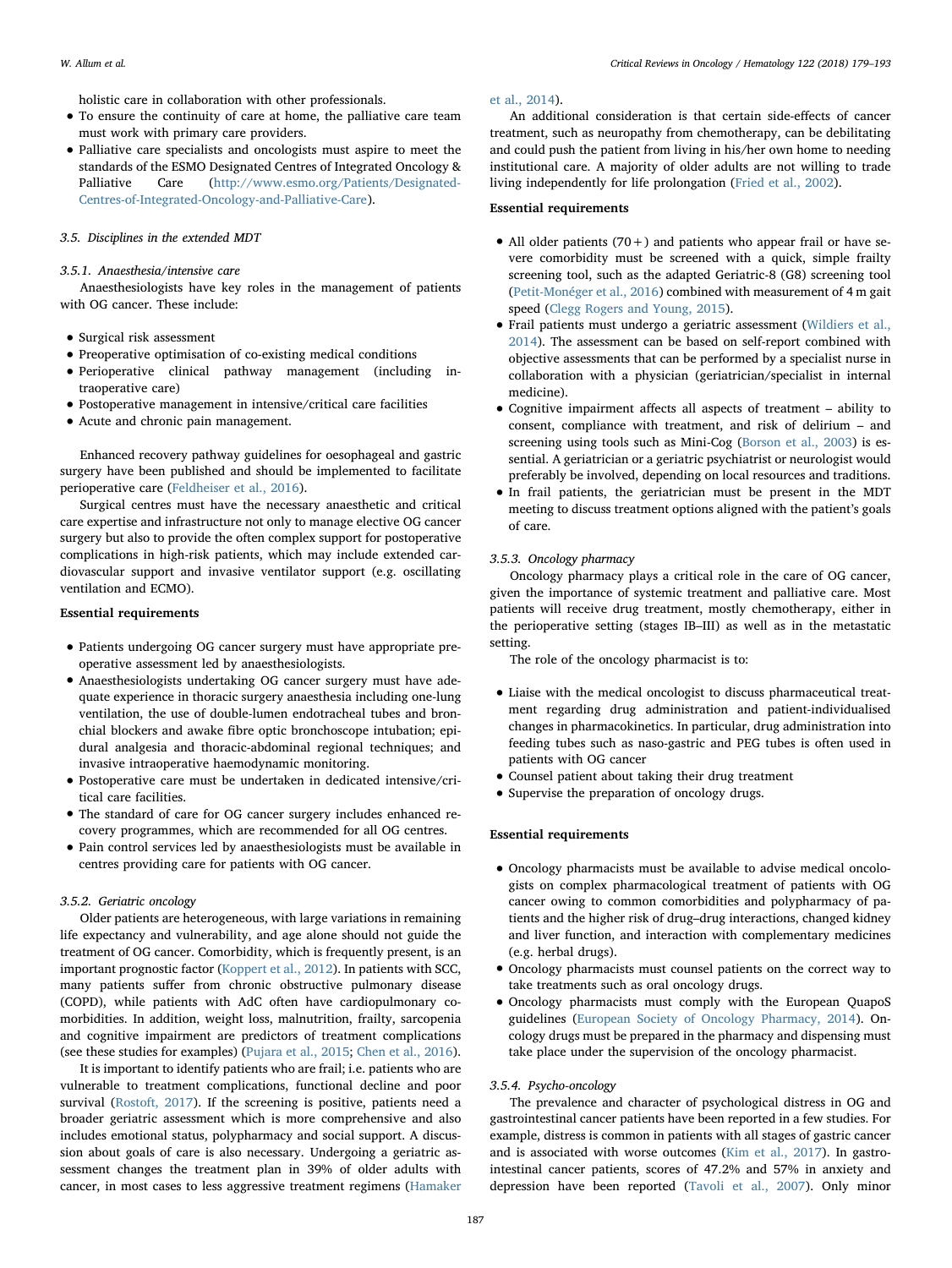changes in anxiety and depression before and after surgery have been reported through the first year after surgery in this patient population, because of the persistence of symptom burden before diagnosis. Anxiety is more common in younger patients and depression in those who experience long-term hospitalisation.

The role of the psycho-oncologist is to:

- Ensure that psychosocial distress, psychological disorders and psychosocial needs are identified by screening and are considered by the MDT
- Promote effective communication between patients, family members and healthcare professionals especially before surgery and treatment relating to the consequences of lifestyle aspects (nutrition, smoking, exercise, uncertainty of prognosis)
- Support patients and family members in coping with multifaceted disease effects at all stages
- Evaluate psychosocial care programmes.

See also 'Rehabilitation and survivorship' and health-related quality of life issues.

#### Essential requirements

- Screening for distress using a 'distress thermometer' must be carried out to identify patients with specific needs.
- Psychological interventions must be provided to all patients with OG cancer prior to surgery, during treatment and afterwards, especially to those who are identified as highly distressed.
- Interventions must include educative and cognitive–behavioural interventions to: reduce psychological distress and improve taking care of oneself; empower patients in lifestyle changes; deal with limitations caused by the disease and treatment; cope with survivorship issues such as return to work, and family and social involvement.

#### 3.5.5. Physiotherapy

Physiotherapists play a particularly important role in the management of patients with OG cancer. Many patients have significant respiratory comorbidity and reduced levels of physical fitness which can adversely affect their outcome particularly after major surgery. Physiotherapists are key to preoperative assessment but also in advising on preoperative exercise regimes. Their postoperative role in early mobilisation and respiratory intervention is part of the care pathway for all patients ([Silva et al., 2013](#page-13-35)).

Essential requirements

- Qualified physiotherapists must be part of the initial clinical assessment of all patients planned for OG cancer surgery to identify a patient's level of physical fitness and provide advice about physical activity including individual exercise programmes.
- There must be at least daily review of patients after surgery to assist with early mobilisation until the patient is independently mobile.
- All postoperative patients must be carefully evaluated to determine their needs for respiratory physiotherapy and appropriate intervention must be available at all times (24/7).

#### 3.5.6. Rehabilitation and survivorship

Survivorship, rehabilitation and supportive care are major issues for OG cancer patients and are increasing in importance not only as the number benefiting from curative treatment rises but also as the number of responders to advanced disease treatments increases. Some patients experience long-term problems related to their primary treatments such as difficulties with eating, nutritional deficiencies and disorders of digestion and bowel function.

A few studies have looked at health-related quality of life (HRQL) in OG patients ([Conroy et al., 2006](#page-12-30); [Derogar and Lagergren, 2012;](#page-12-31) [Schandl](#page-13-36)

[et al., 2016\)](#page-13-36). Trouble with eating, sleeping, talking and fatigue are common side-effects, especially in the initial period after surgery and treatment. Nutritional problems and weight loss can make family members distressed, as in most cultures eating is an essential sign of wellbeing and a unifying family ritual. Information about these issues must be communicated to patients and families to enable them to cope.

In general, late-effects from treatments and how patients' lives are affected are not well understood. Cancer rehabilitation is crucial in helping people adapt to their condition and maximise function, independence and quality of life (Stubblefi[eld et al., 2013;](#page-13-37) [Ber et al.,](#page-12-32) [2014;](#page-12-32) [Scott et al., 2013](#page-13-38)).

#### Essential requirements

- A multidisciplinary team involving clinicians, nurses, dietitians, psychologists and physiotherapists must discuss with patients and their carers the possible long-term effects of cancer treatment and the types of help available for them, i.e. nutritional support including management of disorders of digestion and physical activity.
- Rehabilitation and survivorship must be integrated into care pathways to ensure the best possible care continues beyond treatment.
- Professionals must use a person-centred, goal-setting approach, empowering the patient and their carers to take control of their rehabilitation.
- Rehabilitation and survivorship must be integrated into national cancer plans and must include policies concerning welfare, employment and financial services.

#### 4. Other essential requirements

#### 4.1. Patient involvement, access to information and transparency

Patients must be involved in every step of the decision-making process. Their satisfaction with their care must be assessed throughout patient care pathways. It is also essential that patient support organisations are involved whenever relevant. Patients must be offered information to help them understand the treatment process from the point of diagnosis. They must be supported and encouraged to engage with their health team to ask questions and obtain feedback on their treatment wherever possible.

Currently there are few dedicated patient groups for OG cancers in Europe, but many groups that cover all cancers. Among the dedicated groups in Europe:

- In 2015, the pan-European group EuropaColon (europacolon.com) extended its remit to all digestive cancers and will be expanding support services for OG patients
- The UK has the Oesophageal Patients Association ([opa.org.uk](http://opa.org.uk)), which was established in 1985, and has an example care pathway on its site; and also the Barrett's Oesophagus Campaign [\(sites.google.](http://sites.google.com/site/barrettsoesophaguscampaign) [com/site/barrettsoesophaguscampaign](http://sites.google.com/site/barrettsoesophaguscampaign)), which supports the UK National Barrett's Registry (UKBOR). Macmillan has active online groups for most cancers ([https://community.macmillan.org.uk/](https://community.macmillan.org.uk/groups) [groups](https://community.macmillan.org.uk/groups))
- An Italian stomach cancer group is Vivere Senza Stomaco (viveresenzastomaco.org)
- A group in Germany is Ratgeber Magenkrebs Speiseröhrenkrebs [\(https://ratgeber-magenkrebs-speiseroehrenkrebs.de\)](https://ratgeber-magenkrebs-speiseroehrenkrebs.de).

The European Society for Medical Oncology (ESMO) has patient guides on oesophageal and stomach cancers available in a number of languages [\(http://www.esmo.org/Patients/Patient-Guides](http://www.esmo.org/Patients/Patient-Guides)) and also a patient guide on survivorship ([http://www.esmo.org/Patients/Patient-](http://www.esmo.org/Patients/Patient-Guides/Patient-Guide-on-Survivorship)[Guides/Patient-Guide-on-Survivorship\)](http://www.esmo.org/Patients/Patient-Guides/Patient-Guide-on-Survivorship) produced with the European Cancer Patient Coalition (ECPC, <http://www.ecpc.org>).

Conclusions on each MDT case discussion must be made available to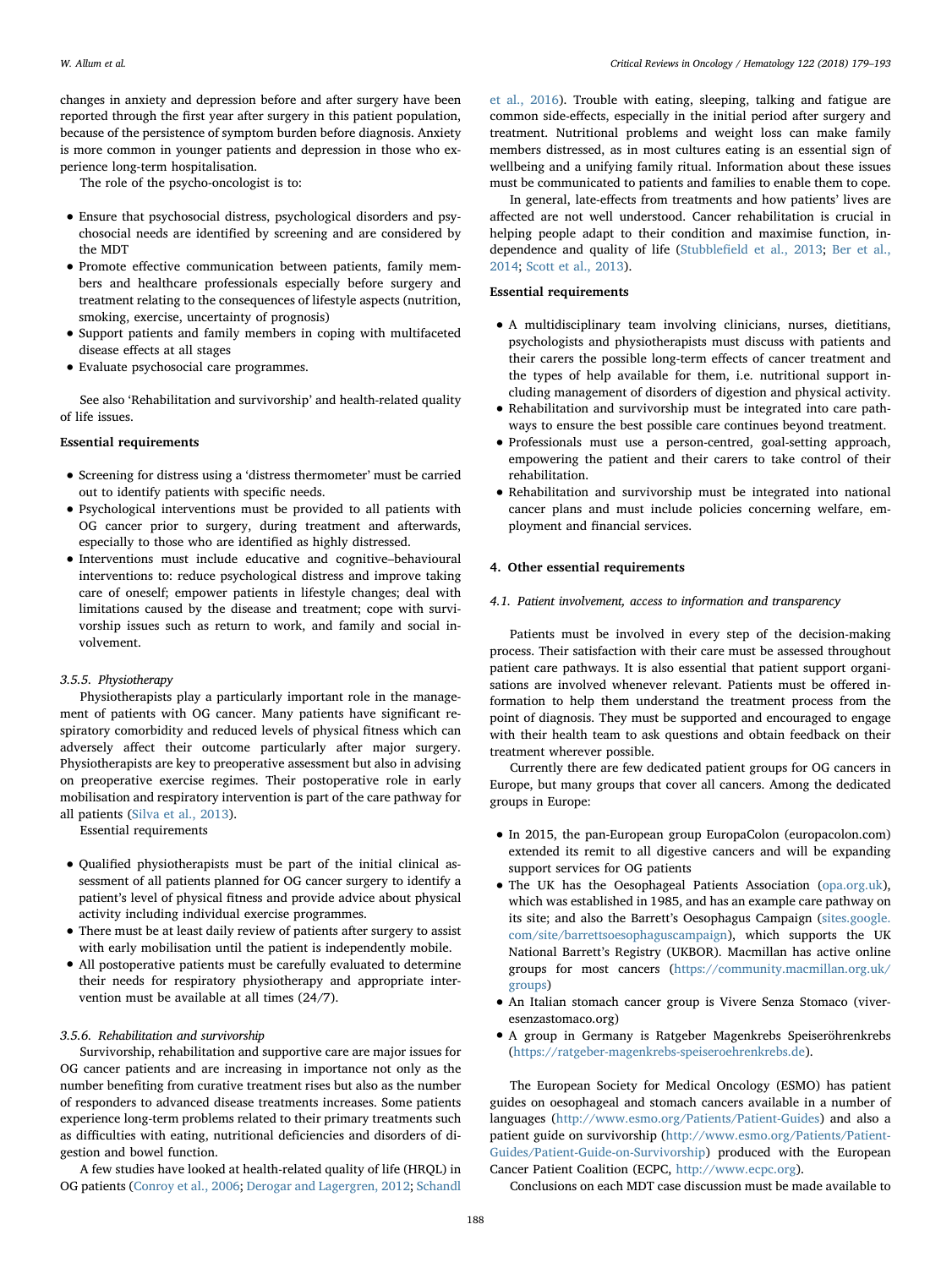patients and their primary care physician. Advice on seeking second opinions must be supported.

Cancer healthcare providers must publish on a website, or make available to patients on request (such as by providing official audit reports), data on centre/unit performance, including:

- Information services they offer
- Waiting times to first appointment
- Pathways of cancer care
- Numbers of patients and treatments at the centre
- Clinical outcomes
- Patient experience measurements (PREMs)
- Incidents/adverse events
- Clinical trials.

#### 4.2. Performance and quality

The ERQCC expert group recommends that OG cancer centres develop:

- Performance measurement metrics/quality indicators based on the essential requirements in this paper
- Operational policies to ensure the full benefits of a coordinated clinical pathway based on published guidelines
- Accountability within the governance processes in individual institutions
- Systems to ensure safe and high-quality patient care and experience throughout the clinical pathway
- <sup>E</sup>ffective data management and reporting systems
- Engagement with patients, their carers and support groups to ensure reporting of patient outcomes and experience.

To fully assess the quality of OG cancer care, three categories of outcomes must be measured and collected in databases at the OG centre, regionally and/or nationally:

- Clinical outcomes
- Process outcomes
- Patient-reported outcomes (PROs) in accordance with developing standards.

This includes national audits where available and national cancer registration/certification.

These approaches can be developed in the context of quality management systems (QMS) depending on the health economy of an individual country. The benefits of such a system include:

- Improving processes to enhance patient safety
- Setting standards within a clinical pathway
- Ensuring appropriate resource management including workforce and financial resources
- Facilitating training opportunities
- Determining optimal outcomes with appropriate audit
- Establishing quality of life of patients following treatment.

#### 4.2.1. Audit of outcomes

Data measured and collected varies among countries but it is recommended that these outcome metrics are systematically measured and collected for audit:

- % of preoperative patients discussed in the MDT
- % of postoperative patients discussed in the MDT
- Proportion of patients according to clinical stage at time of diagnosis
- Proportion of patients receiving treatment with curative and palliative intent
- Number of curative procedures
- Complications
- In-hospital mortality
- 1 and 5 year overall survival rate
- Adherence to MDT recommendations.

### 4.2.2. Multidisciplinary team performance

- All MDT decisions must be documented in an understandable and timely manner, and must become part of patient records. Decisions taken during MDT meetings must be monitored, and deviations reported back to the MDT. It is essential that all relevant patient data, such as pathology reports, meet quality standards and are available at the time of the MDT meeting.
- The core and extended MDTs must meet at least twice a year to review the activity of the previous period based on the audited metrics, discuss changes in protocols and procedures, and improve the performance of the unit/centre. MDT performance must be quality assured both internally and by external review with demonstration of cost-effectives of quality improvements, and MDT guidance must be promoted nationally and written into national cancer plans.
- The ERQCC expert group strongly recommends that further attention must be given to measures of PROs, not only to agree which tools should be used, but also to use PROs more systematically as part of discussions and evaluation within the MDT.

#### 4.2.3. Accreditation

The ERQCC expert group strongly recommends participation in national or international accreditation programmes, e.g. Organisation of European Cancer Institutes (OECI) accreditation ([http://oeci.](http://oeci.selfassessment.nu/cms) [selfassessment.nu/cms](http://oeci.selfassessment.nu/cms)) ([Wind et al., 2016](#page-14-4)) and European Cancer Centres ([https://www.krebsgesellschaft.de/gcs/european-cancer-centres.](https://www.krebsgesellschaft.de/gcs/european-cancer-centres.html) [html](https://www.krebsgesellschaft.de/gcs/european-cancer-centres.html)).

The ESMO Designated Centres of Integrated Oncology and Palliative Care accreditation programme started in 2003, under which cancer centres can receive special recognition for achieving a high standard of integration of medical oncology and palliative care. This initiative is particular relevant to the high rate of incurable cases of OG cancer ([http://www.esmo.org/Patients/Designated-Centres-of-Integrated-](http://www.esmo.org/Patients/Designated-Centres-of-Integrated-Oncology-and-Palliative-Care)[Oncology-and-Palliative-Care](http://www.esmo.org/Patients/Designated-Centres-of-Integrated-Oncology-and-Palliative-Care)).

#### 4.2.4. National examples

Listed below are several national quality and audit resources.

- The National Oesophago-Gastric Cancer Audit for the NHS in the UK, which began in 2006, covers the quality of care given to patients with OG cancer and oesophageal high-grade dysplasia. It is based on nationally developed clinical guidelines ([Allum et al.,](#page-12-22) [2011](#page-12-22)). The report on the year 2016 flags up two concerns: a significant proportion of patients with high-grade dysplasia is managed by surveillance alone instead of endoscopic or surgical treatments as recommended; and there is variation in care in terms of routes to diagnosis, the reported use of staging investigations, and proportion of patients managed with curative intent ([NHS, 2016](#page-13-20)).
- A report on the reorganisation of OG cancer networks in England and Wales under the national cancer plan reform found that centralisation of surgery had improved, as had specialist nutritional support, but the involvement of palliative care in MDTs was lacking in 20% of hospitals. A paper on the survey provides detailed information on MDT working and questions asked about access to procedures and expertise ([Groene et al., 2014\)](#page-13-39).
- Germany has a voluntary certification system that covers the majority of cancers, set up by the German Cancer Society [\(http://www.](http://www.ecc-cert.org) [ecc-cert.org\)](http://www.ecc-cert.org). The system has been adopted by the German National Cancer Plan. Certified cancer centres include those that qualify as a multidisciplinary gastric cancer centre. The certification of gastric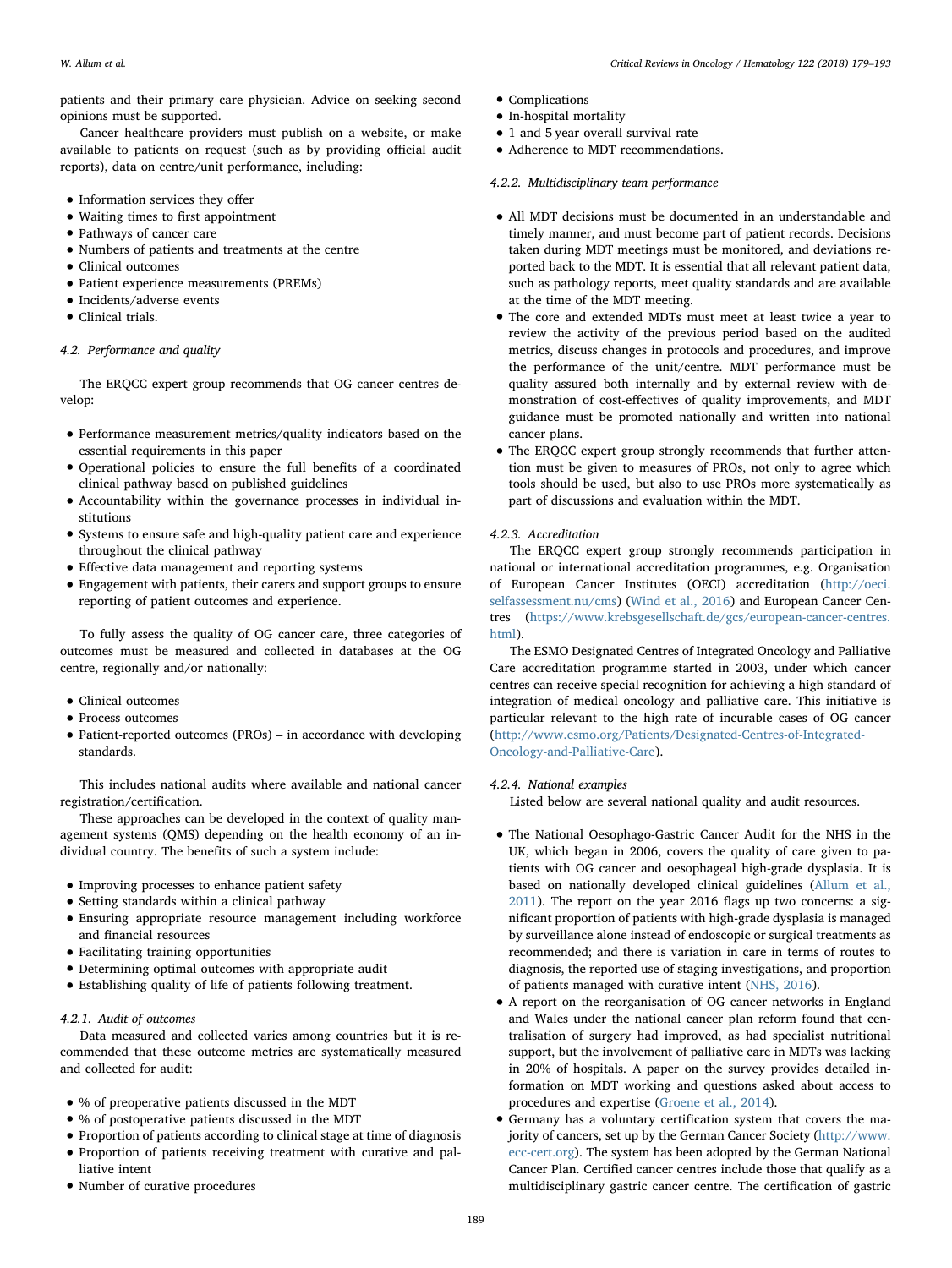cancer centres started in 2014: there are currently 28 certified centres in Germany and 1 in Switzerland. Certification is based on the current S3 guideline for gastric cancer [\(Moehler et al., 2011\)](#page-13-40) and there is a catalogue of structural and quality criteria that must be fulfilled by a site to obtain and maintain the certificate – e.g. centres have to treat at least 30 new surgical cases per year. Treatment decisions must be taken by a MDT, and there are quality indicators. The centres are audited annually by independent experts and the results published in a benchmark report. Certification of oesophageal cancer centres is planned, based on the S3 guideline.

- The Dutch Upper Gastrointestinal Audit (DUCA) started in 2011 and provides surgical teams with benchmarked information on process and outcome measures. A paper reporting early outcomes from the project shows a significant increase in the percentage of oesophageal cancer patients starting treatment within 5 weeks of diagnosis, and an increase in the percentage of patients with at least 15 examined lymph nodes in both oesophageal and gastric cancers [\(Busweiler](#page-12-33) [et al., 2016\)](#page-12-33). However, a recent paper found that a 'textbook outcome' for patients included in the audit was achieved in only about 30% of patients with oesophageal cancer and 32% of those with gastric cancer. The outcome parameter, 'at least 15 lymph nodes examined', had the greatest negative impact ([Busweiler et al.,](#page-12-34) [2017](#page-12-34)).
- Belgium's Healthcare Knowledge Centre (KCE) has published quality indicators for managing OG cancers to support clinical guidelines and recommendations for centralising care (services have been widely dispersed in Belgium) ([Vlayen et al., 2013\)](#page-14-5). Following assessment, a final list of 15 quality indicators for oesophageal cancer and 14 quality indicators for gastric cancer was drawn up. KCE notes that according to Avedis Donabedian's classification, quality indicators are categorised by process (what is actually done in giving and receiving care), outcome (states of health or events that follow care, and that may be affected by healthcare) and structure (characteristics of providers and the healthcare system that affect the system's ability to meet the healthcare needs of individual patients or a community) ([Vlayen et al., 2006\)](#page-13-41). The indicators selected for Belgium are process and outcome indicators – no structure indicator was selected. These quality dimensions are covered: effectiveness, appropriateness, continuity, safety, timeliness and patient-centeredness. No indicator addressed efficiency or equity.

#### 4.2.5. The EURECCA project

- At European level, a consortium of cancer societies, including ECCO, have started a quality improvement programme, European Registration of Cancer Care (EURECCA), which initially focused on colorectal cancer. It aims to be a 'trademark' for quality assurance in cancer management in Europe. It has extended its work to other cancers, including OG (termed upper GI in this project), and has a number of projects in this category including European comparison of treatment and outcome of older patients with resectable cancers, D2 gastrectomy compliance, and international comparison of treatment.
- The EURECCA upper GI project published a paper in 2016 that charted variation among 5 countries on curative treatment of OG cancers based on a common dataset, and was a 'proof of concept' that variations and commonalities can be reported in a collaborative way ([Messager et al., 2016b\)](#page-13-42).
- Since then more data has been collected on organisational not just surgical – practice in 10 countries, showing for example variations in the technologies used to stage OG cancers, and that 8 countries report that all patients are discussed by an MTD but 2 countries – Italy and Poland – report only 50% and 25% respectively [\(Messager](#page-13-4) [et al., 2016a\)](#page-13-4). Treatment is carried out within 1–3 weeks of the MDT meeting, and mostly in specialist centres, but there are shortcomings in pre-assessment (for example all countries report carrying out

pulmonary tests but only half do a smoking and alcohol review and only 4 provide psychological help at this point).

- Only half of the 10 countries have implemented enhanced recovery after surgery (ERAS) programmes, which are seen as a 'paradigm shift' in perioperative care, 'resulting in substantial improvements in clinical outcomes and cost savings' ([Ljungqvist et al., 2017](#page-13-43)), and are especially applicable to complex care required for OG cancer treatment. The ERAS Society has guidelines for aspects of upper GI surgery [\(http://erassociety.org](http://erassociety.org)).
- Among other variations, specialist nurses are available in only half of the countries.

#### 5. Cancer education and training

It is essential that each OG cancer centre provides professional clinical and scientific education on the disease and that at least one person is responsible for this programme. Healthcare professionals working in OG cancer must also receive training in psychosocial oncology, palliative care, rehabilitation and communication skills. Such training must also be incorporated into postgraduate and undergraduate curricula for physicians, nurses and other professionals. Collaborative opportunities should be available for trainees from all professional backgrounds to gain experience by exchange between countries.

#### 6. Clinical research

- Institutions active in research can achieve better outcomes for the entire patient group rather than just the research participants (for example in colorectal cancer) ([Downing et al., 2017](#page-12-35)). Centres treating OG cancers must have clinical research programmes (either their own research or as a participant in programmes led by other centres). The MDT must assess all new patients for eligibility to take part in academic and industry sponsored clinical trials at the centre or in research networks. Collaboration with European academic networks is strongly recommended – see the European Organisation for Research and Treatment of Cancer (EORTC – [http://www.eortc.](http://www.eortc.org) [org](http://www.eortc.org)) and the European Clinical Research Infrastructure Network (ECRIN – [http://www.ecrin.org\)](http://www.ecrin.org).
- EURECCA's upper GI project asked about surgical academic work in its 10-country survey, finding wide variation in patients screened for clinical trial participation and those included, with Denmark having the highest percentage of both patients screened and included in studies.
- Clinical trial enrolment for OG cancers can be difficult owing to moderate to low incidence. Collaboration between high volume centres and community hospitals is needed to identify patients for clinical trials. Innovative study designs can be explored to develop more efficient and targeted clinical trials that will detect large differences ([Lin and He, 2015](#page-13-44)).
- Correlative biomarker research is a crucial part of all phases of clinical studies, and requires close cooperation among clinicians, especially surgical and pathology teams, and with biologists and biobanks within research networks such as EORTC's SPECTA programme (<http://www.eortc.org/other-research-initiatives/specta>).
- Patient-reported outcomes, especially concerning quality of life, must be included as endpoints in clinical trials. This is of particular importance for OG cancers, as they have a high incidence of diseaserelated symptoms but also a high incidence of treatment-associated morbidity.
- For OG cancers, centres should have at least 5% of all patients included in clinical research. Members of the research teams (clinicians, scientists or nurses) from other centres should be considered as part of the extended MDT for at least a bi-annual discussion of clinical trial participation. Older adults, in particular frail older adults, are currently underrepresented in cancer clinical trials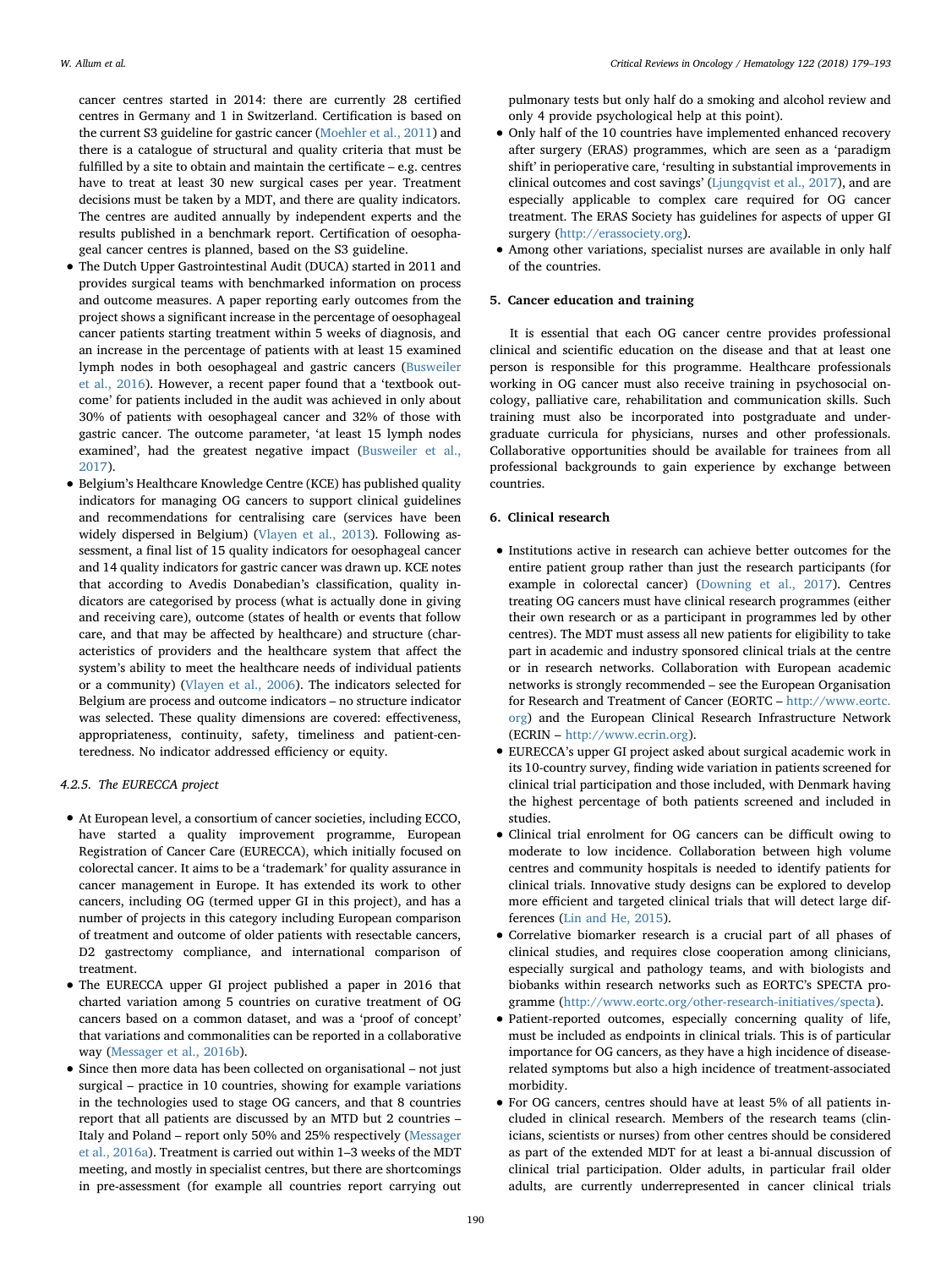despite having a disproportionate burden of disease (Kaź[mierska,](#page-13-45) [2013](#page-13-45)). Strategies to increase the participation of older adults in clinical trials must be implemented and trials designed to take into account their needs ([Wildiers et al., 2013](#page-14-6)).

• FREGAT (French EsoGastric Tumours – [https://www.fregat](https://www.fregat-database.org)[database.org](https://www.fregat-database.org)) is a good example of a national clinic-biological prospective database that is collecting data and samples from patients with OG cancers in France. It will include data on access to care and quality of life.

#### 7. Conclusion

Taken together, the information presented in this paper provides a comprehensive description of the essential requirements for establishing a high-quality OG cancer service. The ERQCC expert group is aware that it is not possible to propose a 'one size fits all' system for all countries, but urges that access to multidisciplinary units or centres must be guaranteed for all those with OG cancers.

#### Conflict of interest

The authors declare no conflicts of interest.

#### References

- <span id="page-12-23"></span>Ajani, J.A., Lee, J., Sano, T., Janjigian, Y.Y., Fan, D., Song, S., 2017. Gastric adenocarcinoma. Nat. Rev. Dis. Primers 3, 17036. [http://dx.doi.org/10.1038/nrdp.](http://dx.doi.org/10.1038/nrdp.2017.36) [2017.36.](http://dx.doi.org/10.1038/nrdp.2017.36)
- <span id="page-12-0"></span>Albreht, T., Kiasuma, R., Van den Bulcke, M., 2017. Cancon Guide–Improving Cancer Control Coordination. [https://cancercontrol.eu/archived/cancercontrol.eu/guide](https://cancercontrol.eu/archived/cancercontrol.eu/guide-landing-page/index.html)[landing-page/index.html.](https://cancercontrol.eu/archived/cancercontrol.eu/guide-landing-page/index.html)
- <span id="page-12-22"></span>Allum, W.H., Blazeby, J.M., Griffin, S.M., Cunningham, D., Jankowski, J.A., Wong, R., Association of Upper Gastrointestinal Surgeons of Great Britain and Ireland, the British Society of Gastroenterology, the British Association of Surgical Oncology, 2011. Guidelines for the management of oesophageal and gastric cancer. Gut 60 (11), 1449–1472. [http://dx.doi.org/10.1136/gut.2010.228254.](http://dx.doi.org/10.1136/gut.2010.228254)
- <span id="page-12-7"></span>[American Joint Committee on Cancer \(AJCC\), 2016. AJCC Cancer Staging Manual, 8th](http://refhub.elsevier.com/S1040-8428(17)30575-9/sbref0020) [edition.](http://refhub.elsevier.com/S1040-8428(17)30575-9/sbref0020) .
- <span id="page-12-5"></span>Anderson, L.A., Tavilla, A., Brenner, H., Luttmann, S., Navarro, C., Gavin, A.T., 2015. Survival for oesophageal, stomach and small intestine cancers in Europe 1999–2007: results from EUROCARE-5. Eur. J. Cancer 51 (15), 2144–2157. [http://dx.doi.org/10.](http://dx.doi.org/10.1016/j.ejca.2015.07.026) [1016/j.ejca.2015.07.026.](http://dx.doi.org/10.1016/j.ejca.2015.07.026)
- <span id="page-12-24"></span>Arends, J., Bachmann, P., Baracos, V., Barthelemy, N., Bertz, H., Bozzetti, F., et al., 2017. ESPEN guidelines on nutrition in cancer patients. Clin. Nutr. 36 (1), 11–48. [http://dx.](http://dx.doi.org/10.1016/j.clnu.2016.07.015) [doi.org/10.1016/j.clnu.2016.07.015.](http://dx.doi.org/10.1016/j.clnu.2016.07.015)
- <span id="page-12-14"></span>Association of Upper Gastrointestinal Surgeons of Great Britain and Ireland, 2010. Guidance on Minimum Surgeon Volumes. [http://www.augis.org/wp-content/](http://www.augis.org/wp-content/uploads/2014/05/AUGIS_recommendations_on_Minimum_Volumes.pdf) [uploads/2014/05/AUGIS\\_recommendations\\_on\\_Minimum\\_Volumes.pdf.](http://www.augis.org/wp-content/uploads/2014/05/AUGIS_recommendations_on_Minimum_Volumes.pdf)
- Ba-Ssalamah, A., Prokop, M., Uffmann, M., Pokieser, P., Teleky, B., Lechner, G., 2003. Dedicated multidetector CT of the stomach: spectrum of diseases. Radiographics 23 (3), 625–644. <http://dx.doi.org/10.1148/rg.233025127>.
- <span id="page-12-20"></span>Ba-Ssalamah, A., Zacherl, J., Noebauer-Huhmann, I.M., Uffmann, M., Matzek, W.K., Pinker, K., et al., 2009. Dedicated multi-detector CT of the esophagus: spectrum of diseases. Abdom. Imaging 34 (1), 3–18. [http://dx.doi.org/10.1007/s00261-007-](http://dx.doi.org/10.1007/s00261-007-9290-5) [9290-5.](http://dx.doi.org/10.1007/s00261-007-9290-5)
- Ba-Ssalamah, A., Matzek, W., Baroud, S., Bastati, N., Zacherl, J., Schoppmann, S.F., et al., 2011. Accuracy of hydro-multidetector row CT in the local T staging of oesophageal cancer compared to postoperative histopathological results. Eur. Radiol. 21 (11), 2326–2335. [http://dx.doi.org/10.1007/s00330-011-2187-2.](http://dx.doi.org/10.1007/s00330-011-2187-2)
- <span id="page-12-12"></span>Baiocchi, G.L., D'Ugo, D., Coit, D., Hardwick, R., Kassab, P., Nashimoto, A., et al., 2016. Follow-up after gastrectomy for cancer: the Charter Scaligero Consensus Conference. Gastric Cancer 19 (1), 15–20. <http://dx.doi.org/10.1007/s10120-015-0513-0>.
- <span id="page-12-19"></span>Baraniskin, A., Van Laethem, J.-L., Wyrwicz, L., Guller, U., Wasan, H.S., Matysiak-Budnik, T., et al., 2017. Clinical relevance of molecular diagnostics in GI Cancer: European Society of Digestive Oncology (ESDO) expert discussion and recommendations from the 17th ESMO/World Congress on Gastrointestinal Cancer, Barcelona. Eur. J. Cancer 86, 305–317. [http://dx.doi.org/10.1016/j.ejca.2017.09.021.](http://dx.doi.org/10.1016/j.ejca.2017.09.021)
- <span id="page-12-15"></span>Beg, S., Ragunath, K., Wyman, A., Banks, M., Trudgill, N., Pritchard, D.M., et al., 2017. Quality standards in upper gastrointestinal endoscopy: a position statement of the British Society of Gastroenterology (BSG) and Association of Upper Gastrointestinal Surgeons of Great Britain and Ireland (AUGIS). Gut 66 (11), 1886–1899. [http://dx.](http://dx.doi.org/10.1136/gutjnl-2017-314109) [doi.org/10.1136/gutjnl-2017-314109.](http://dx.doi.org/10.1136/gutjnl-2017-314109)
- <span id="page-12-32"></span>Ber, L., Nolbris, M.J., Koinberg, I., Melin-Johansson, C., Möller, A., Ohlén, J., 2014. Characterisation of cancer support and rehabilitation programmes: a Swedish multiple case study. Open Nurs. J. 8, 1–7. [http://dx.doi.org/10.2174/](http://dx.doi.org/10.2174/1874434601408010001) [1874434601408010001.](http://dx.doi.org/10.2174/1874434601408010001)
- <span id="page-12-16"></span>Bisschops, R., Areia, M., Coron, E., Dobru, D., Kaskas, B., Kuvaev, R., et al., 2016. Performance measures for upper gastrointestinal endoscopy: a European Society of

Gastrointestinal Endoscopy (ESGE) Quality Improvement Initiative. Endoscopy 48 (9), 843–864. [http://dx.doi.org/10.1055/s-0042-113128.](http://dx.doi.org/10.1055/s-0042-113128)

- <span id="page-12-21"></span>Boellaard, R., Delgado-Bolton, R., Oyen, W.J., Giammarile, F., Tatsch, K., Eschner, W., et al., 2015. FDG PET/CT: EANM procedure guidelines for tumour imaging: version 2.0. Eur. J. Nucl. Med. Mol. Imaging 42 (2), 328–354. [http://dx.doi.org/10.1007/](http://dx.doi.org/10.1007/s00259-014-2961-x) [s00259-014-2961-x.](http://dx.doi.org/10.1007/s00259-014-2961-x)
- <span id="page-12-28"></span>Borson, S., Scanlan, J.M., Chen, P., Ganguli, M., 2003. The Mini-Cog as a screen for dementia: validation in a population-based sample. J. Am. Geriatr. Soc. 10, 1451–1454. [http://dx.doi.org/10.1046/j.1532-5415.2003.51465.x.](http://dx.doi.org/10.1046/j.1532-5415.2003.51465.x)
- <span id="page-12-18"></span>[Bosman, F.T., Carneiro, F., Hruban, R.H., Theise, N.D., 2010. WHO Classi](http://refhub.elsevier.com/S1040-8428(17)30575-9/sbref0090)fication of [Tumours of the Digestive System, Fourth Edition. IARC Press.](http://refhub.elsevier.com/S1040-8428(17)30575-9/sbref0090)
- <span id="page-12-33"></span>Busweiler, L.A., Wijnhoven, B.P., van Berge Henegouwen, M.I., Henneman, D., van Grieken, N.C., Wouters, M.W., et al., 2016. Early outcomes from the Dutch Upper Gastrointestinal Cancer Audit. Br. J. Surg. 103 (13), 1855–1863. [http://dx.doi.org/](http://dx.doi.org/10.1002/bjs.10303) [10.1002/bjs.10303.](http://dx.doi.org/10.1002/bjs.10303)
- <span id="page-12-34"></span>Busweiler, L.A., Schouwenburg, M.G., van Berge Henegouwen, M.I., Kolfschoten, N.E., de Jong, P.C., Rozema, T., et al., 2017. Textbook outcome as a composite measure in oesophagogastric cancer surgery. Br. J. Surg. 104 (6), 742–750. [http://dx.doi.org/10.](http://dx.doi.org/10.1002/bjs.10486) [1002/bjs.10486.](http://dx.doi.org/10.1002/bjs.10486)
- <span id="page-12-9"></span>Cancer Council Victoria, 2018. Optimal Care Pathway for People with Oesophagogastric Cancer. [http://www.cancervic.org.au/downloads/health-professionals/optimal](http://www.cancervic.org.au/downloads/health-professionals/optimal-care-pathways/Optimal_care_pathway_for_people_with_oesophagogastric_cancer.pdf)[care-pathways/Optimal\\_care\\_pathway\\_for\\_people\\_with\\_oesophagogastric\\_cancer.pdf.](http://www.cancervic.org.au/downloads/health-professionals/optimal-care-pathways/Optimal_care_pathway_for_people_with_oesophagogastric_cancer.pdf)
- <span id="page-12-3"></span>Cancer Genome Atlas Research Network, 2014. Comprehensive molecular characterization of gastric adenocarcinoma. Nature 513 (7517), 202–209. [http://dx.doi.org/10.](http://dx.doi.org/10.1038/nature13480) [1038/nature13480](http://dx.doi.org/10.1038/nature13480).
- <span id="page-12-2"></span>Cancer Genome Atlas Research Network, 2017. Integrated genomic characterization of oesophageal carcinoma. Nature 541 (7636), 169–175. [http://dx.doi.org/10.1038/](http://dx.doi.org/10.1038/nature20805) [nature20805.](http://dx.doi.org/10.1038/nature20805)
- <span id="page-12-1"></span>Cardoso, F., Cataliotti, L., Costa, A., Knox, S., Marotti, L., Rutgers, E., et al., 2017. European Breast Cancer Conference manifesto on breast centres/units. Eur. J. Cancer 72, 244–250. [http://dx.doi.org/10.1016/j.ejca.2016.10.023.](http://dx.doi.org/10.1016/j.ejca.2016.10.023)
- <span id="page-12-26"></span>Chen, F.F., Zhang, F.Y., Zhou, X.Y., Shen, X., Yu, Z., Zhuang, C.L., 2016. Role of frailty and nutritional status in predicting complications following total gastrectomy with D2 lymphadenectomy in patients with gastric cancer: a prospective study. Langenbecks Arch. Surg. 401 (6), 813–822. [http://dx.doi.org/10.1007/s00423-016-](http://dx.doi.org/10.1007/s00423-016-1490-4) [1490-4.](http://dx.doi.org/10.1007/s00423-016-1490-4)
- <span id="page-12-27"></span>Clegg Rogers, A.L., Young, J., 2015. Diagnostic test accuracy of simple instruments for identifying frailty in community-dwelling older people: a systematic review. Age Ageing 44 (1), 148–152. [http://dx.doi.org/10.1093/ageing/afu157.](http://dx.doi.org/10.1093/ageing/afu157)
- <span id="page-12-30"></span>Conroy, T., Marchal, F., Blazeby, J.M., 2006. Quality of life in patients with oesophageal and gastric cancer: an overview. Oncology 70 (6), 391–402. [http://dx.doi.org/10.](http://dx.doi.org/10.1159/000099034) [1159/000099034](http://dx.doi.org/10.1159/000099034).
- <span id="page-12-11"></span>Coupland, V.H., Allum, W., Blazeby, J.M., Mendall, M.A., Hardwick, R.H., Linklater, K.M., et al., 2007. Incidence and survival of oesophageal and gastric cancer in England between 1998 and a population-based study. BMC Cancer 12, 11. [http://dx.](http://dx.doi.org/10.1186/1471-2407-12-11) [doi.org/10.1186/1471-2407-12-11](http://dx.doi.org/10.1186/1471-2407-12-11).
- <span id="page-12-8"></span>De Angelis, R., Sant, M., Coleman, M.P., Francisci, S., Baili, P., Pierannunzio, D., et al., 2014. Cancer survival in Europe 1999–2007 by country and age: results of EUROCARE-5–a population-based study. Lancet Oncol. 15 (1), 23–34. [http://dx.doi.](http://dx.doi.org/10.1016/S1470-2045(13)70546-1) [org/10.1016/S1470-2045\(13\)70546-1](http://dx.doi.org/10.1016/S1470-2045(13)70546-1).
- <span id="page-12-31"></span>Derogar, M., Lagergren, P., 2012. Health-related quality of life among 5-year survivors of esophageal cancer surgery: a prospective population-based study. J. Clin. Oncol. 30 (4), 413–418. <http://dx.doi.org/10.1200/JCO.2011.38.9791>.
- <span id="page-12-13"></span>Derogar, M., Sadr-Azodi, O., Johar, A., Lagergren, P., Lagergren, J., 2013. Hospital and surgeon volume in relation to survival after esophageal cancer surgery in a population-based study. J. Clin. Oncol. 31 (5), 551–557. [http://dx.doi.org/10.1200/JCO.](http://dx.doi.org/10.1200/JCO.2012.46.1517) [2012.46.1517](http://dx.doi.org/10.1200/JCO.2012.46.1517).
- <span id="page-12-6"></span>Dinis-Ribeiro, M., Areia, M., de Vries, A.C., Marcos-Pinto, R., Monteiro-Soares, M., O'Connor, A., et al., 2012a. Management of precancerous conditions and lesions in the stomach (MAPS): guideline from the European Society of Gastrointestinal Endoscopy (ESGE), European Helicobacter Study Group (EHSG), European Society of Pathology (ESP), and the Sociedade Portuguesa de Endoscopia Digestiva (SPED). Endoscopy 44 (1), 74–94. <http://dx.doi.org/10.1055/s-0031-1291491>.
- <span id="page-12-17"></span>Dinis-Ribeiro, M., Areia, M., de Vries, A.C., Marcos-Pinto, R., Monteiro-Soares, M., O'Connor, A., et al., 2012b. Management of precancerous conditions and lesions in the stomach (MAPS): guideline from the European Society of Gastrointestinal Endoscopy (ESGE), European Helicobacter Study Group (EHSG), European Society of Pathology (ESP), and the Sociedade Portuguesa de Endoscopia Digestiva (SPED). Endoscopy 44 (1), 74–94. <http://dx.doi.org/10.1055/s-0031-1291491>.
- <span id="page-12-35"></span>Downing, A., Morris, E.J.A., Corrigan, N., Sebag-Montefiore, D., Finan, P.J., Thomas, J.D., et al., 2017. High hospital research participation and improved colorectal cancer survival outcomes: a population-based study. Gut 66 (1), 89-96. [http://dx.doi.org/](http://dx.doi.org/10.1136/gutjnl-2015-311308) [10.1136/gutjnl-2015-311308](http://dx.doi.org/10.1136/gutjnl-2015-311308).
- <span id="page-12-10"></span>European Partnership for Action Against Cancer (EPAAC), 2018. European Guide for Quality National Cancer Control Programmes. p. 31. [http://www.epaac.eu/images/](http://www.epaac.eu/images/WP_10/European_Guide_for_Quality_National_Cancer_Control_Programmes_EPAAC.pdf) [WP\\_10/European\\_Guide\\_for\\_Quality\\_National\\_Cancer\\_Control\\_Programmes\\_EPAAC.](http://www.epaac.eu/images/WP_10/European_Guide_for_Quality_National_Cancer_Control_Programmes_EPAAC.pdf) [pdf.](http://www.epaac.eu/images/WP_10/European_Guide_for_Quality_National_Cancer_Control_Programmes_EPAAC.pdf)
- <span id="page-12-29"></span>European Society of Oncology Pharmacy, 2014. Quality Standard for the Oncology Pharmacy Service (QuapoS 5). <http://www.esop.li/activities.php>.
- <span id="page-12-25"></span>Feldheiser, A., Aziz, O., Baldini, G., Cox, B.P., Fearon, K.C., Feldman, L.S., et al., 2016. Enhanced Recovery After Surgery (ERAS) for gastrointestinal surgery, part 2: consensus statement for anaesthesia practice. Acta Anaesthesiol. Scand. 60 (3), 289–334. <http://dx.doi.org/10.1111/aas.12651>.
- <span id="page-12-4"></span>Ferlay, J., Steliarova-Foucher, E., Lortet-Tieulent, J., Rosso, S., Coebergh, J.W.W., Comber, H., et al., 2013. Cancer incidence and mortality patterns in Europe: estimates for 40 countries in 2012. Eur. J. Cancer 49 (6), 1374–1403. [http://dx.doi.org/](http://dx.doi.org/10.1016/j.ejca.2012.12.027)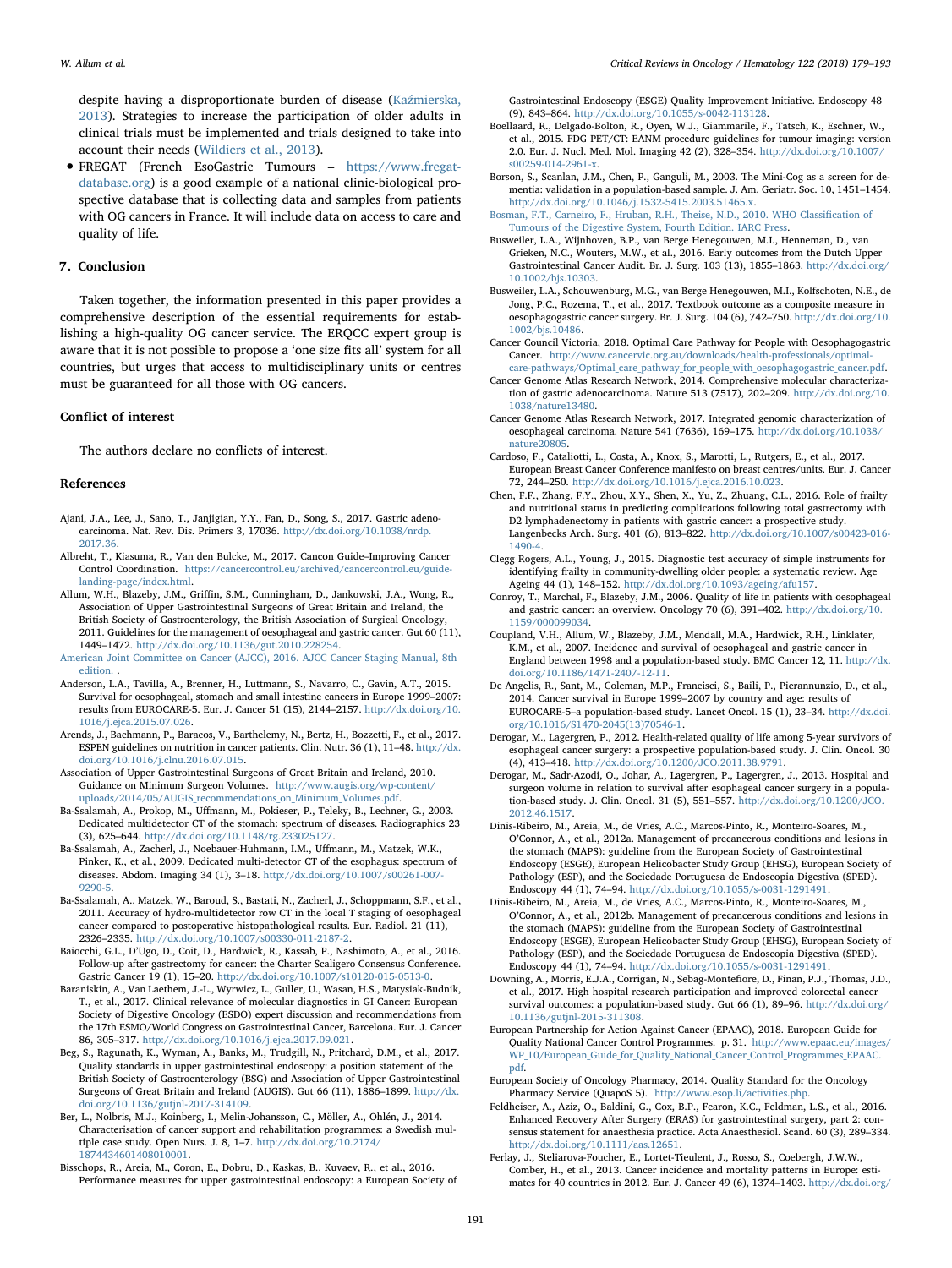[10.1016/j.ejca.2012.12.027.](http://dx.doi.org/10.1016/j.ejca.2012.12.027)

- <span id="page-13-31"></span>Fried, T.R., Bradley, E.H., Towle, V.R., Allore, H., 2002. Understanding the treatment preferences of seriously ill patients. N. Engl. J. Med. 346 (14), 1061–1066. [http://dx.](http://dx.doi.org/10.1056/NEJMsa012528) [doi.org/10.1056/NEJMsa012528.](http://dx.doi.org/10.1056/NEJMsa012528)
- <span id="page-13-26"></span>Gallais Sérézal, I., Beaussant, Y., Rochigneux, P., Tournigand, C., Aubry, R., Lindelöf, B., et al., 2016. End-of-life care for hospitalized patients with metastatic melanoma in France: a nationwide, register-based study. Br. J. Dermatol. 175 (3), 583–592. [http://](http://dx.doi.org/10.1111/bjd.14631) [dx.doi.org/10.1111/bjd.14631.](http://dx.doi.org/10.1111/bjd.14631)
- <span id="page-13-12"></span>German Cancer Society (DKG), 2016. Catalogue of Requirements for Comprehensive Cancer Centres and Oncology Centres. <http://bit.ly/2AJ5aso>.
- <span id="page-13-9"></span>Glatz, T., Höppner, J., 2017. Is there a rationale for structural quality assurance in esophageal surgery? Visc. Med. 33 (2), 135–139. [http://dx.doi.org/10.1159/](http://dx.doi.org/10.1159/000458454) [000458454.](http://dx.doi.org/10.1159/000458454)
- <span id="page-13-39"></span>Groene, O., Charwick, G., Riley, S., Hardwick, R.H., Crosby, T., Greenaway, K., et al., 2014. Re-organisation of oesophago-gastric cancer services in England and Wales: a follow-up assessment of progress and remaining challenges. BMC Res. Notes 7, 24. <http://dx.doi.org/10.1186/1756-0500-7-24>.
- <span id="page-13-3"></span>Guilford, P., Hopkins, J., Harraway, J., McLeod, M., McLeod, N., Harawira, P., et al., 1998. E-cadherin germline mutations in familial gastric cancer. Nature 392 (6674), 402–405m. <http://dx.doi.org/10.1038/32918>.
- <span id="page-13-1"></span>Højgaard, L., Löwenberg, B., Selby, P., Lawler, M., Banks, I., Law, K., et al., 2016. The European Cancer Patient's Bill of Rights, update and implementation. ESMO Open e000127. <http://dx.doi.org/10.1136/esmoopen-2016-000127>.
- <span id="page-13-30"></span>Hamaker, M.E., Schiphorst, A.H., ten Bokkel Huinink, D., Schaar, C., van Munster, B.C., 2014. The effect of a geriatric evaluation on treatment decisions for older cancer patients–a systematic review. Acta Oncol. 53 (3), 289–296. [http://dx.doi.org/10.](http://dx.doi.org/10.3109/0284186X.2013.840741) [3109/0284186X.2013.840741.](http://dx.doi.org/10.3109/0284186X.2013.840741)
- <span id="page-13-24"></span>Hui, D., Bansal, S., Strasser, F., Morita, T., Caraceni, A., Davis, M., et al., 2015. Indicators of integration of oncology and palliative care programs: an international consensus. Ann. Oncol. 26 (9), 1953–1959. [http://dx.doi.org/10.1093/annonc/mdv269.](http://dx.doi.org/10.1093/annonc/mdv269)
- <span id="page-13-18"></span>Jadvar, H., Colletti, P., Delgado-Bolton, R., Esposito, G., Krause, B.J., Iagaru, A.H., et al., 2017. Appropriate use criteria for FDG PET/CT restaging and response assessment of malignant disease. J. Nucl. Med. 117, 197988. [http://dx.doi.org/10.2967/jnumed.](http://dx.doi.org/10.2967/jnumed.117.197988) [117.197988.](http://dx.doi.org/10.2967/jnumed.117.197988)
- <span id="page-13-45"></span>Kaźmierska, J., 2013. Do we protect or discriminate? Representation of senior adults in clinical trials. Rep. Pract. Oncol. Radiother. 18 (1), 6–10. [http://dx.doi.org/10.1016/](http://dx.doi.org/10.1016/j.rpor.2012.08.006) [j.rpor.2012.08.006.](http://dx.doi.org/10.1016/j.rpor.2012.08.006)
- <span id="page-13-33"></span>Kim, G.M., Kim, S.J., Song, S.K., Kim, H.R., Kang, B.D., Noh, S.H., et al., 2017. Prevalence and prognostic implications of psychological distress in patients with gastric cancer. BMC Cancer 17 (1), 283. <http://dx.doi.org/10.1186/s12885-017-3260-2>.
- <span id="page-13-27"></span>Koppert, L.B., Lemmens, V.E., Coebergh, J.W., Steyerberg, E.W., Wijnhoven, B.P., Tilanus, H.W., et al., 2012. Impact of age and co-morbidity on surgical resection rate and survival in patients with oesophageal and gastric cancer. Br. J. Surg. 99 (12), 1693–1700. <http://dx.doi.org/10.1002/bjs.8952>.
- <span id="page-13-14"></span>[Lauren, P., 1965. The two histological main types of gastric carcinoma: di](http://refhub.elsevier.com/S1040-8428(17)30575-9/sbref0260)ffuse and so[called intestinal-type carcinoma. An attempt at a histo-clinical classi](http://refhub.elsevier.com/S1040-8428(17)30575-9/sbref0260)fication. Acta [Pathol. Microbiol. Scand. 64, 31](http://refhub.elsevier.com/S1040-8428(17)30575-9/sbref0260)–49.
- <span id="page-13-0"></span>Levit, L., Balogh, E., Nass, S., Ganz, P. (Eds.), 2013. Delivering High-Quality Cancer Care: Charting a New Course for a System in Crisis. Institute of Medicine. National Academies Press. [http://dx.doi.org/10.17226/18359.](http://dx.doi.org/10.17226/18359)
- <span id="page-13-44"></span>Lin, J.A., He, P., 2015. Reinventing clinical trials: a review of innovative biomarker trial designs in cancer therapies. Br. Med. Bull. 114 (1), 17–27. [http://dx.doi.org/10.](http://dx.doi.org/10.1093/bmb/ldv011) [1093/bmb/ldv011](http://dx.doi.org/10.1093/bmb/ldv011).
- <span id="page-13-43"></span>Ljungqvist, O., Scott, M., Fearon, K.C., 2017. Enhanced recovery after surgery: a review. JAMA Surg. 152 (3), 292–298. <http://dx.doi.org/10.1001/jamasurg.2016.4952>.
- <span id="page-13-19"></span>Lordick, F., Mariette, C., Haustermans, K., Obermannová, R., Arnold, D., Guidelines Committee, E.S.M.O., 2016. Oesophageal cancer: ESMO Clinical Practice Guidelines for diagnosis, treatment and follow-up. Ann. Oncol. 27 (Suppl. 5), v50–v57. [http://](http://dx.doi.org/10.1093/annonc/mdw329) [dx.doi.org/10.1093/annonc/mdw329](http://dx.doi.org/10.1093/annonc/mdw329).
- <span id="page-13-4"></span>Messager, M., de Steur, W., Boelens, P.G., Jensen, L.S., Mariette, C., Reynolds, J.V., et al., 2016a. Description and analysis of clinical pathways for oesophago-gastric adenocarcinoma, in 10 European countries (the EURECCA upper gastro intestinal group–European Registration of Cancer Care). Eur. J. Surg. Oncol. 42 (9), 1432–1447. [http://dx.doi.org/10.1016/j.ejso.2016.01.001.](http://dx.doi.org/10.1016/j.ejso.2016.01.001)
- <span id="page-13-42"></span>Messager, M., de Steur, W.O., van Sandick, J.W., Reynolds, J., Pera, M., Mariette, C., et al., 2016b. Variations among 5 European countries for curative treatment of resectable oesophageal and gastric cancer: a survey from the EURECCA Upper GI Group (EUropean REgistration of Cancer CAre). Eur. J. Surg. Oncol. 42 (1), 116–122. [http://](http://dx.doi.org/10.1016/j.ejso.2015.09.017) [dx.doi.org/10.1016/j.ejso.2015.09.017](http://dx.doi.org/10.1016/j.ejso.2015.09.017).
- <span id="page-13-40"></span>Moehler, M., Al-Batran, S.E., Andus, T., Anthuber, M., Arends, J., Arnold, D., et al., 2011. German S3-guideline Diagnosis and treatment of esophagogastric cancer. Z. Gastroenterol. 49 (4), 461–531. [http://dx.doi.org/10.1055/s-0031-1273201.](http://dx.doi.org/10.1055/s-0031-1273201)
- <span id="page-13-21"></span>NHS National Cancer Action Team, 2010. Excellence in Cancer Care: The Contribution of the Clinical Nurse Specialist. [https://www.macmillan.org.uk/documents/aboutus/](https://www.macmillan.org.uk/documents/aboutus/commissioners/excellenceincancercarethecontributionoftheclinicalnursespecialist.pdf) [commissioners/excellenceincancercarethecontributionoftheclinicalnursespecialist.](https://www.macmillan.org.uk/documents/aboutus/commissioners/excellenceincancercarethecontributionoftheclinicalnursespecialist.pdf) [pdf.](https://www.macmillan.org.uk/documents/aboutus/commissioners/excellenceincancercarethecontributionoftheclinicalnursespecialist.pdf)
- <span id="page-13-20"></span>NHS, 2016. National Oesophago-Gastric Cancer Audit–2016. Annual Report. [http://](http://content.digital.nhs.uk/catalogue/PUB21561) [content.digital.nhs.uk/catalogue/PUB21561](http://content.digital.nhs.uk/catalogue/PUB21561).
- <span id="page-13-8"></span>National Institute for Health and Care Excellence (NICE), 2018. Oesophago-gastric cancer: assessment and management in adults. NICE guideline [NG83]. [https://www.](https://www.nice.org.uk/guidance/ng83) [nice.org.uk/guidance/ng83.](https://www.nice.org.uk/guidance/ng83)
- <span id="page-13-32"></span>Petit-Monéger, A., Rainfray, M., Soubeyran, P., Bellera, C.A., Mathoulin-Pélissier, S., 2016. Detection of frailty in elderly cancer patients: improvement of the G8 screening test. J. Geriatr. Oncol. 7 (2), 99–107. [http://dx.doi.org/10.1016/j.jgo.2016.01.004.](http://dx.doi.org/10.1016/j.jgo.2016.01.004)
- <span id="page-13-2"></span>Prades, J., Remue, E., van Hoof, E., Borras, J.M., 2015. Is it worth re-organising cancer services on the basis of multidisciplinary teams (MDTs)? A systematic review of the

objectives and organisation of MDTs and their impact on patient outcomes. Health Policy 119 (4), 464–474. [http://dx.doi.org/10.1016/j.healthpol.2014.09.006.](http://dx.doi.org/10.1016/j.healthpol.2014.09.006)

- <span id="page-13-28"></span>Pujara, D., Mansfield, P., Ajani, J., Blum, M., Elimova, E., Chiang, Y.J., et al., 2015. Comprehensive geriatric assessment in patients with gastric and gastroesophageal adenocarcinoma undergoing gastrectomy. J. Surg. Oncol. 112 (8), 883–887. [http://](http://dx.doi.org/10.1002/jso.24077) [dx.doi.org/10.1002/jso.24077](http://dx.doi.org/10.1002/jso.24077).
- <span id="page-13-5"></span>Quaglia, A., Tavilla, A., Shack, L., Brenner, H., Janssen-Heijnen, M., Allemani, C., et al., 2009. The cancer survival gap between elderly and middle-aged patients in Europe is widening. Eur. J. Cancer 45 (6), 1006–1016. [http://dx.doi.org/10.1016/j.ejca.2008.](http://dx.doi.org/10.1016/j.ejca.2008.11.028) [11.028](http://dx.doi.org/10.1016/j.ejca.2008.11.028).
- <span id="page-13-25"></span>Quill, T.E., Abernethy, A.P., 2013. Generalist plus specialist palliative care–creating a more sustainable model. N. Engl. J. Med. 368 (13), 1173–1175. [http://dx.doi.org/10.](http://dx.doi.org/10.1056/NEJMp1215620) [1056/NEJMp1215620.](http://dx.doi.org/10.1056/NEJMp1215620)
- <span id="page-13-29"></span>Rostoft, S., 2017. Integration of geriatric assessment in the care of patients with gastrointestinal malignancies. Visc. Med. 33 (4), 275–280. [http://dx.doi.org/10.1159/](http://dx.doi.org/10.1159/000475452) [000475452.](http://dx.doi.org/10.1159/000475452)
- <span id="page-13-22"></span>Royal College of Nursing, 2009. Specialist Nurses Make a Difference. [https://my.rcn.org.](https://my.rcn.org.uk/__data/assets/pdf_file/0006/588669/14.09_Specialist_Nurses_Make_a_Difference.pdf) uk/\_\_data/assets/pdf\_fi[le/0006/588669/14.09\\_Specialist\\_Nurses\\_Make\\_a\\_Di](https://my.rcn.org.uk/__data/assets/pdf_file/0006/588669/14.09_Specialist_Nurses_Make_a_Difference.pdf)fference. [pdf.](https://my.rcn.org.uk/__data/assets/pdf_file/0006/588669/14.09_Specialist_Nurses_Make_a_Difference.pdf)
- <span id="page-13-15"></span>Royal Society of Pathologists, 2007a. Dataset for the Histopathological Reporting of Oesophageal Carcinoma. 2nd edition. . [http://www.rcpath.org/resourceLibrary/](http://www.rcpath.org/resourceLibrary/g006oesophagealdatasetfinalfeb07-pdf.html) [g006oesophagealdataset](http://www.rcpath.org/resourceLibrary/g006oesophagealdatasetfinalfeb07-pdf.html)finalfeb07-pdf.html.
- Royal Society of Pathologists, 2007b. Dataset for the Histopathological Reporting of Gastric Carcinoma. . [http://www.rcpath.org/resourceLibrary/dataset-for-the](http://www.rcpath.org/resourceLibrary/dataset-for-the-histopathological-reporting-of-gastric-carcinoma.html)[histopathological-reporting-of-gastric-carcinoma.html](http://www.rcpath.org/resourceLibrary/dataset-for-the-histopathological-reporting-of-gastric-carcinoma.html).
- <span id="page-13-36"></span>Schandl, A., Lagergren, J., Johar, A., Lagergren, P., 2016. Health-related quality of life 10 years after oesophageal cancer surgery. Eur. J. Cancer 69, 43–50. [http://dx.doi.org/](http://dx.doi.org/10.1016/j.ejca.2016.09.032) [10.1016/j.ejca.2016.09.032.](http://dx.doi.org/10.1016/j.ejca.2016.09.032)
- <span id="page-13-6"></span>Scher, K.S., Hurria, A., 2012. Under-representation of older adults in cancer registration trials: known problem, little progress. J. Clin. Oncol. 30 (17), 2036–2038. [http://dx.](http://dx.doi.org/10.1200/JCO.2012.41.6727) [doi.org/10.1200/JCO.2012.41.6727](http://dx.doi.org/10.1200/JCO.2012.41.6727).
- <span id="page-13-38"></span>Scott, D.A., Mills, M., Black, A., Cantwell, M., Campbell, A., Cardwell, C.R., et al., 2013. Multidimensional rehabilitation programmes for adult cancer survivors. Cochrane Database Syst. Rev. CD007730. [http://dx.doi.org/10.1002/14651858.CD007730.](http://dx.doi.org/10.1002/14651858.CD007730.pub2) [pub2.](http://dx.doi.org/10.1002/14651858.CD007730.pub2)
- <span id="page-13-7"></span>Shawihdi, M., Thompson, E., Kapoor, N., Powell, G., Sturgess, R.P., Stern, N., et al., 2014. Variation in gastroscopy rate in English general practice and outcome for oesophagogastric cancer: retrospective analysis of Hospital Episode Statistics. Gut 63 (2), 250–261. [http://dx.doi.org/10.1136/gutjnl-2012-304202.](http://dx.doi.org/10.1136/gutjnl-2012-304202)
- <span id="page-13-35"></span>Silva, Y.R., Li, S.K., Rickard, M.J., 2013. Does the addition of deep breathing exercises to physiotherapy-directed early mobilisation alter patient outcomes following high-risk open upper abdominal surgery? Cluster randomised controlled trial. Physiotherapy 99 (3), 187–193. <http://dx.doi.org/10.1016/j.physio.2012.09.006>.
- <span id="page-13-10"></span>Smyth, E.C., Verheij, M., Allum, W., Cunningham, D., Cervantes, A., Arnold, D., ESMO Guidelines Committee, 2016. Gastric cancer: ESMO Clinical Practice Guidelines for diagnosis, treatment and follow-up. Ann. Oncol. 27 (Suppl. 5), v38–v49. [http://dx.](http://dx.doi.org/10.1093/annonc/mdw350) [doi.org/10.1093/annonc/mdw350.](http://dx.doi.org/10.1093/annonc/mdw350)
- Smyth, E.C., Lagergren, J., Fitzgerald, R.C., Lordick, F., Shah, M.A., Lagergren, P., Cunningham, D., 2017. Oesophageal cancer. Nat. Rev. Dis. Primers 3, 17048. [http://](http://dx.doi.org/10.1038/nrdp.2017.48) [dx.doi.org/10.1038/nrdp.2017.48](http://dx.doi.org/10.1038/nrdp.2017.48).
- <span id="page-13-11"></span>Songun, I., Putter, H., Kranenbarg, E.M., Sasako, M., van de Velde, C.J., 2010. Surgical treatment of gastric cancer: 15-year follow-up results of the randomised nationwide Dutch D1D2 trial. Lancet Oncol. 11 (5), 439–449. [http://dx.doi.org/10.1016/S1470-](http://dx.doi.org/10.1016/S1470-2045(10)70070-X) [2045\(10\)70070-X.](http://dx.doi.org/10.1016/S1470-2045(10)70070-X)
- <span id="page-13-13"></span>Spaander, M.C., Baron, T.H., Siersema, P.D., Fuccio, L., Schumacher, B., Escorsell, À., et al., 2016. Esophageal stenting for benign and malignant disease: European Society of Gastrointestinal Endoscopy (ESGE) Clinical Guideline. Endoscopy 48 (10), 939–948. [http://dx.doi.org/10.1055/s-0042-114210.](http://dx.doi.org/10.1055/s-0042-114210)
- <span id="page-13-37"></span>Stubblefield, M.D., Hubbard, G., Cheville, A., Koch, U., Schmitz, K.H., Dalton, S.O., 2013. Current perspectives and emerging issues on cancer rehabilitation. Cancer 119 (Suppl. 11), 2170–2178. [http://dx.doi.org/10.1002/cncr.28059.](http://dx.doi.org/10.1002/cncr.28059)
- <span id="page-13-17"></span>Tamandl, D., Gore, R.M., Fueger, B., Kinsperger, P., Hejna, M., Paireder, M., et al., 2016a. Change in volume parameters induced by neoadjuvant chemotherapy provide accurate prediction of overall survival after resection in patients with oesophageal cancer. Eur. Radiol. 26 (2), 311–321. [http://dx.doi.org/10.1007/s00330-015-3860-7.](http://dx.doi.org/10.1007/s00330-015-3860-7)
- Tamandl, D., Ta, J., Schmid, R., Preusser, M., Paireder, M., Schoppmann, S.F., et al., 2016b. Prognostic value of volumetric PET parameters in unresectable and metastatic esophageal cancer. Eur. J. Radiol. 85 (3), 540–545. [http://dx.doi.org/10.1016/j.](http://dx.doi.org/10.1016/j.ejrad.2016.01.002) [ejrad.2016.01.002.](http://dx.doi.org/10.1016/j.ejrad.2016.01.002)
- Tamandl, D., Paireder, M., Asari, R., Baltzer, P.A., Schoppmann, S.F., Ba-Ssalamah, A., 2016c. Markers of sarcopenia quantified by computed tomography predict adverse long-term outcome in patients with resected oesophageal or gastro-oesophageal junction cancer. Eur. Radiol. 26 (5), 1359–1367. [http://dx.doi.org/10.1007/s00330-](http://dx.doi.org/10.1007/s00330-015-3963-1) [015-3963-1](http://dx.doi.org/10.1007/s00330-015-3963-1).
- <span id="page-13-34"></span>Tavoli, A., Mohagheghi, M.A., Montazeri, A., Roshan, R., Tavoli, Z., Omidvari, S., 2007. Anxiety and depression in patients with gastrointestinal cancer: does knowledge of cancer diagnosis matter? BMC Gastroenterol. 7, 28. [http://dx.doi.org/10.1186/1471-](http://dx.doi.org/10.1186/1471-230X-7-28) [230X-7-28](http://dx.doi.org/10.1186/1471-230X-7-28).
- <span id="page-13-23"></span>Temel, J.S., Greer, J.A., Muzikansky, A., Gallagher, E.R., Admane, S., Jackson, V.A., et al., 2010. Early palliative care for patients with metastatic non-small-cell lung cancer. N. Engl. J. Med. 363 (8), 733–742. [http://dx.doi.org/10.1056/NEJMoa1000678.](http://dx.doi.org/10.1056/NEJMoa1000678)
- <span id="page-13-16"></span>van der Post, R.S., Vogelaar, I.P., Carneiro, F., Guilford, P., Huntsman, D., Hoogerbrugge, N., et al., 2015. Hereditary diffuse gastric cancer: updated clinical guidelines with an emphasis on germline CDH1 mutation carriers. J. Med. Genet. 52 (6), 361–374. [http://dx.doi.org/10.1136/jmedgenet-2015-103094.](http://dx.doi.org/10.1136/jmedgenet-2015-103094)
- <span id="page-13-41"></span>Vlayen, J., Van De Water, G., Camberlin, C., Paulus, D., Leys, M., Ramaekers, D., et al.,